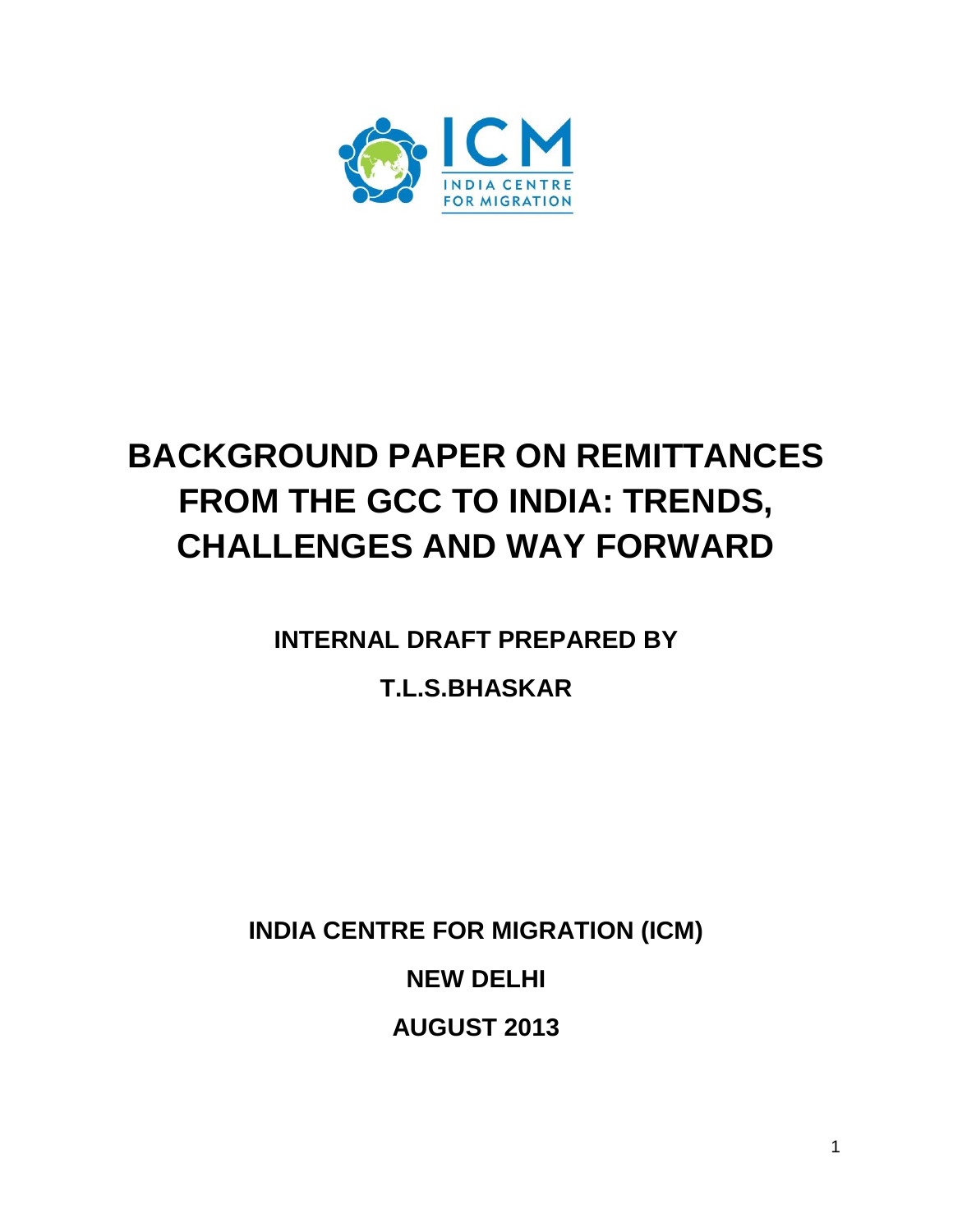# **CONTENTS**

 **PAGES**

| <b>EXECUTIVE SUMMARY</b>                 | $1 - 2$   |
|------------------------------------------|-----------|
| <b>BACKGROUND</b>                        | 3         |
| <b>REMITTANCES IN THE INDIAN CONTEXT</b> | $3 - 6$   |
| <b>REMITTANCES FROM THE GCC TO INDIA</b> | $6-9$     |
| <b>WAYS OF REMITTANCE TRANSFER</b>       | $9 - 12$  |
| <b>COST OF REMITTANCE TRANSFER</b>       | $12 - 18$ |
| <b>CONCLUSIONS &amp; RECOMMENDATIONS</b> | $19 - 21$ |
| <b>REFERENCES</b>                        | 21        |
| <b>ANNEXURE A</b>                        | 22-24     |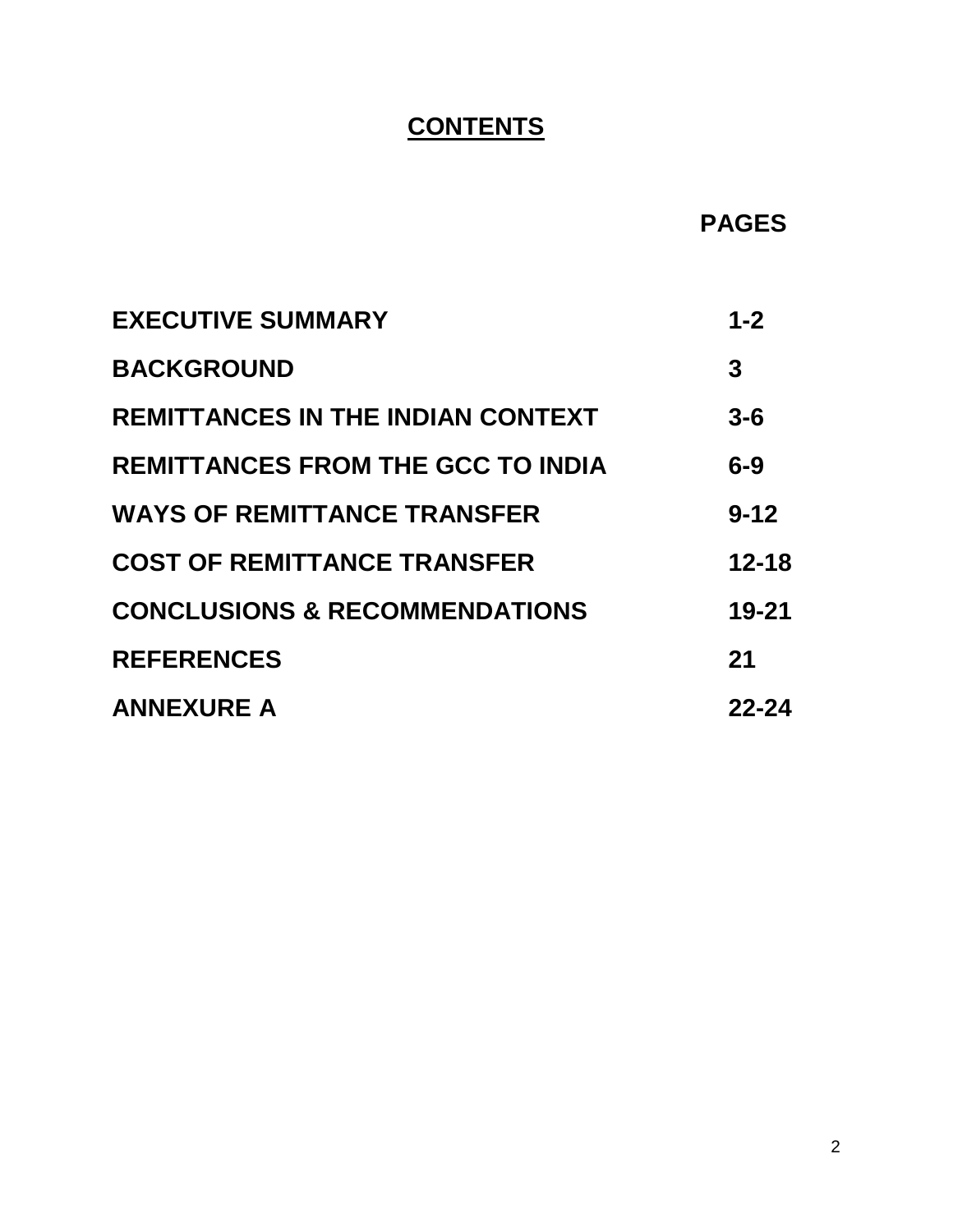#### **Executive Summary**

The report on Remittances from GCC to India has been attempted to address four major issues- (a) volume of total remittances, (b) cost of remittance transfer, (c) components of the cost factor and finally, (d) the banking and non-banking channels involved. Drawing from various sources, the report presents information on the stock of Indians in the GCC region, the cost of remittance transfer (as made available by the World Bank Remittance Price System) and the major channels of transfer. The Master Circulars of the RBI concerning the FEMA are analyzed to identify various types of financial institutions involved in receiving remittances in India. The report also covers various ways of remittance transfer and a comparative indication of cost component.

One of the important conclusions of the study is that the cost of remittance transfer has declined due to emerging competition in the remittance market with more financial institutions beginning to play an active role. This opinion was echoed by officials of the RBI during the field visit. In fact, the costs when remitting from the UAE (one of the GCC countries) to South Asia are among the cheapest corridors. With regard to the reduction in the costs, it was observed during the field visit that the onus is more on the country of origin of remittances that the country receiving them. In a given corridor, the cost of the transfer depends on various factors: the key being upfront fee, exchange rate applied and fee collected at the recipient's end, if any. It is observed that the cost factor is highly influenced by the mode- whether it is SWIFT<sup>1</sup>, electronic, draft, cheque, instant etc. These issues are explained in a general context in the report. Yet another important observation is the number of financial institutions, more prominently, the exchange houses from GCC, which are playing an active role at both sending and receiving ends. This is evident from the Master Circulars of the RBI.

Needless to emphasize, data on remittances is scarce except for the aggregate figures released by the RBI and the details published in its surveys. India receives the largest remittances in the world, yet there is dearth of mechanisms to collect and publish data on remittances at a disaggregate level, say state-wise, bank branches-wise. Moreover, country-specific remittances data on volume, cost and channels are also not readily available too.

There is a need to design ways to collect such data and made available to various stakeholders. The challenge is to institutionalize these ways so that collection, analysis and publication of data on remittances are done on a sustained basis. Secondly, although, academic surveys in the

<sup>&</sup>lt;sup>1</sup> Society for Worldwide Interbank Financial Telecommunications.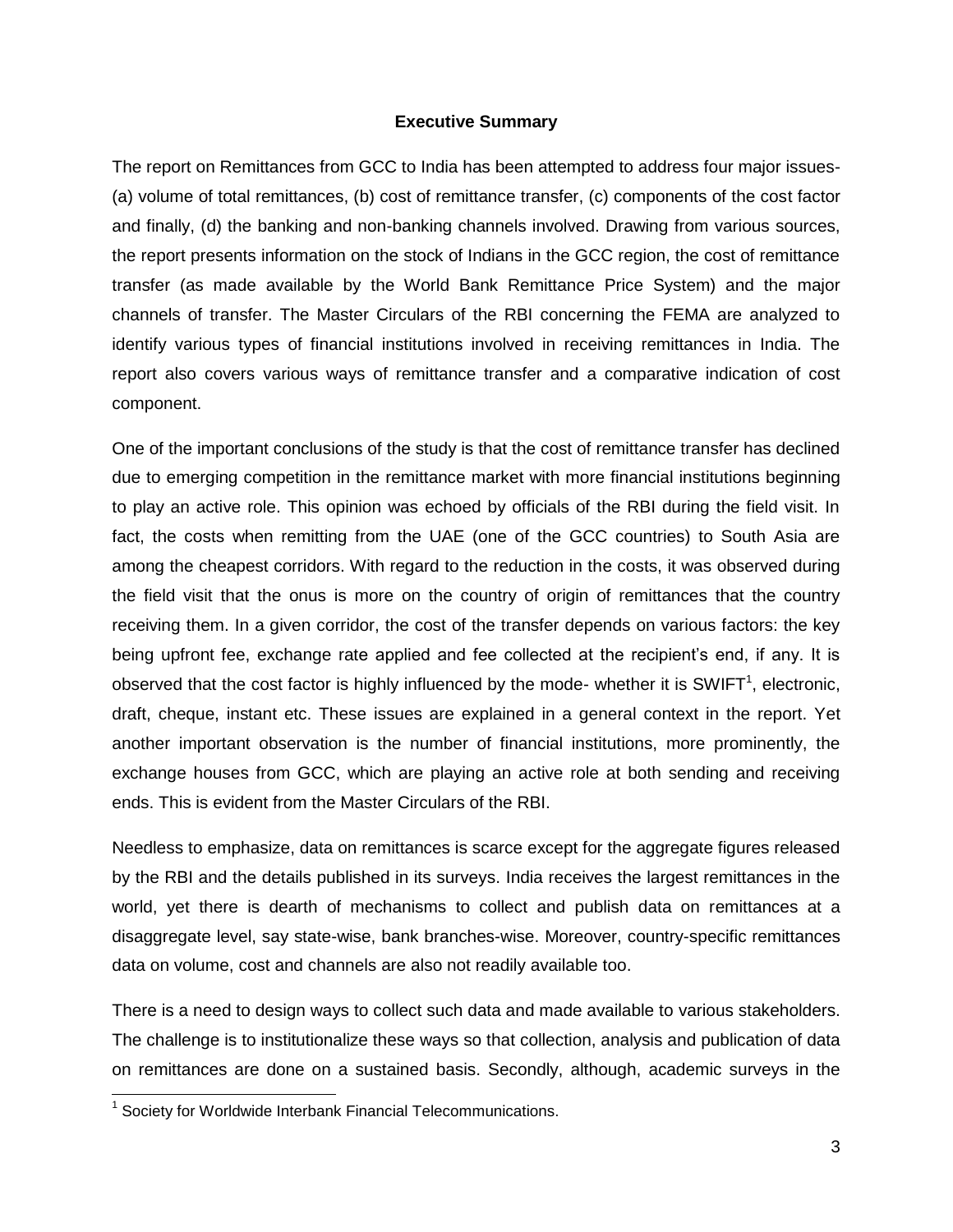past and those by the RBI (2006, 2009 & 2012-13) provide only broad, yet useful estimates; that too based on remittances sent via select bank branches. The urgency to broaden the scope of surveys is imminent. Thirdly, collaborative efforts among government, academicians, banking & non-banking organizations are a necessary to debate and identify ways to address the issues concerning remittance flows. Finally, it is important to find approaches to create awareness to the migrants on various remittance channels available & their cost.

\*\*\*\*\*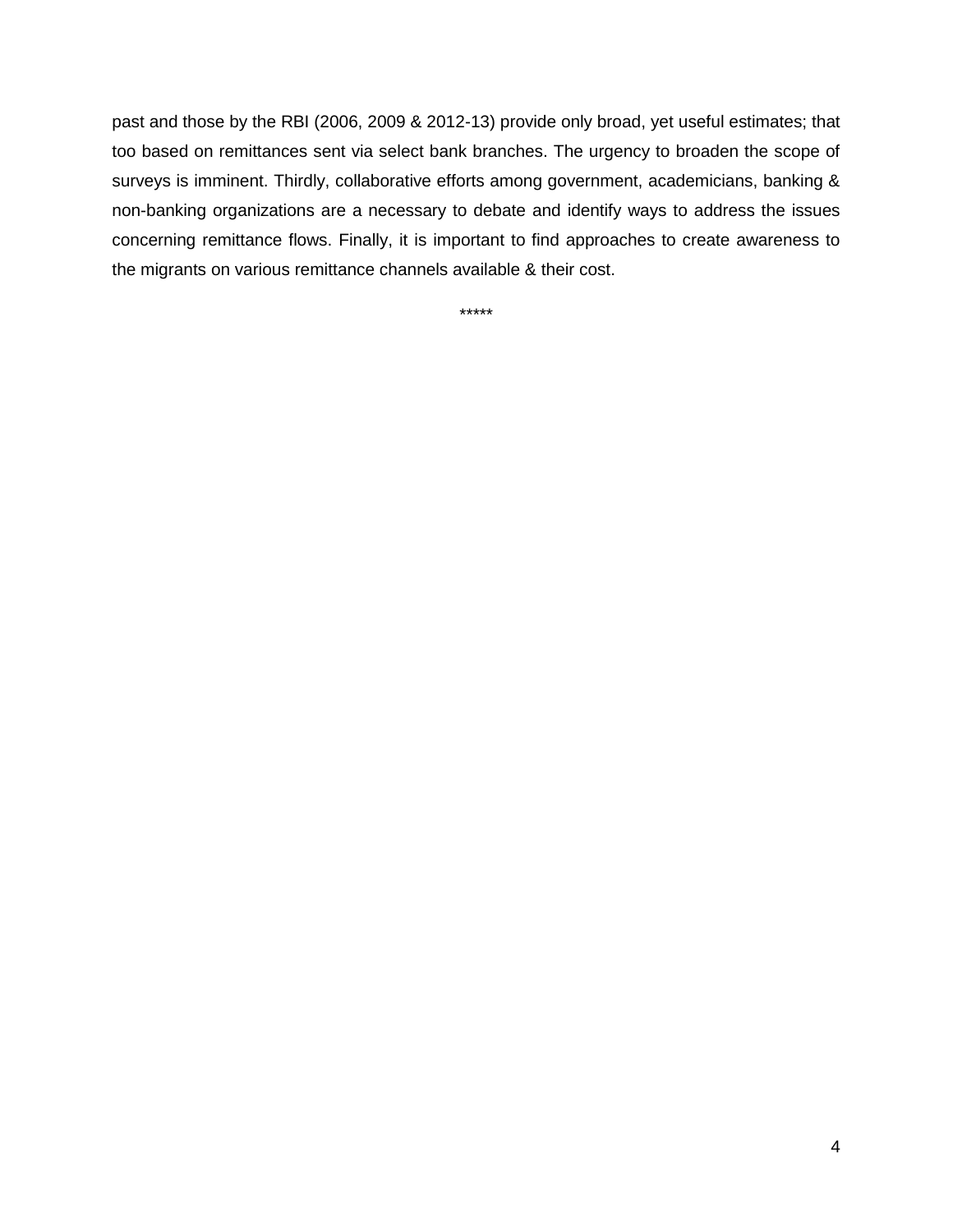## **Remittances from GCC to India: Trends, Challenges and Way Forward<sup>2</sup>**

### **20 July 2013**

#### **Background:**

1. India currently receives the largest remittances sent to any country by its overseas population. Remittances to India grew over the years, even during the times of global recession, and continue to impact the quality of life of families that receive them. While most remittances are used for immediate family consumption, increasing focus has been to identify ways to translate remittances sent to fruitful investment leading to asset creation. There is an increasing interest by policy makers and academicians to understand the nature and impact of remittances in the broader context of the current debate on migration and development. Additionally, understanding the extent of their role in achieving the Millennium Development Goals and in the development agenda post 2015 is now a pertinent issue for governments. The report outlines various issues concerning the remittance flows to India and presents details obtained from the Reserve Bank of India with an emphasis on remittances from the GCC to India. The draft report also attempts to highlight the challenges in the process.

### **Remittances in the Indian Context:**

- 2. Data available from the World Bank sources<sup>3</sup> indicates that an estimated USD 401 billion<sup>4</sup> was sent in form of remittances to the developing world, with India being the largest recipient at USD 69 billion in the calendar year 2012.
- 3. The World Bank also estimated (ref. same as foot note 2), that the global remittance flows would reach USD 529 billion in 2013, USD 559 billion in 2014 and USD 609 billion in 2015.
- 4. In 2012, India is followed by China (USD 60 billion), Philippines (USD 24 Billion), and Mexico (USD 23 Billion)<sup>5</sup>. Other countries in South Asia in the top ten recipients include Pakistan & Bangladesh, each receiving USD 14 billion in 2012. However, as a share of

 2 The report has been prepared by T.L.S.Bhaskar, ICM.

 $3$  Ref. Migration and Development Brief 20 (19 April 2013). The Brief also provides projections for 2015.

 $4$  Of the total global remittances of USD 514 billion sent in 2012, USD 109 billion was remitted to South Asia.

 $5$  Ref. opp. cit (for data on remittance flows).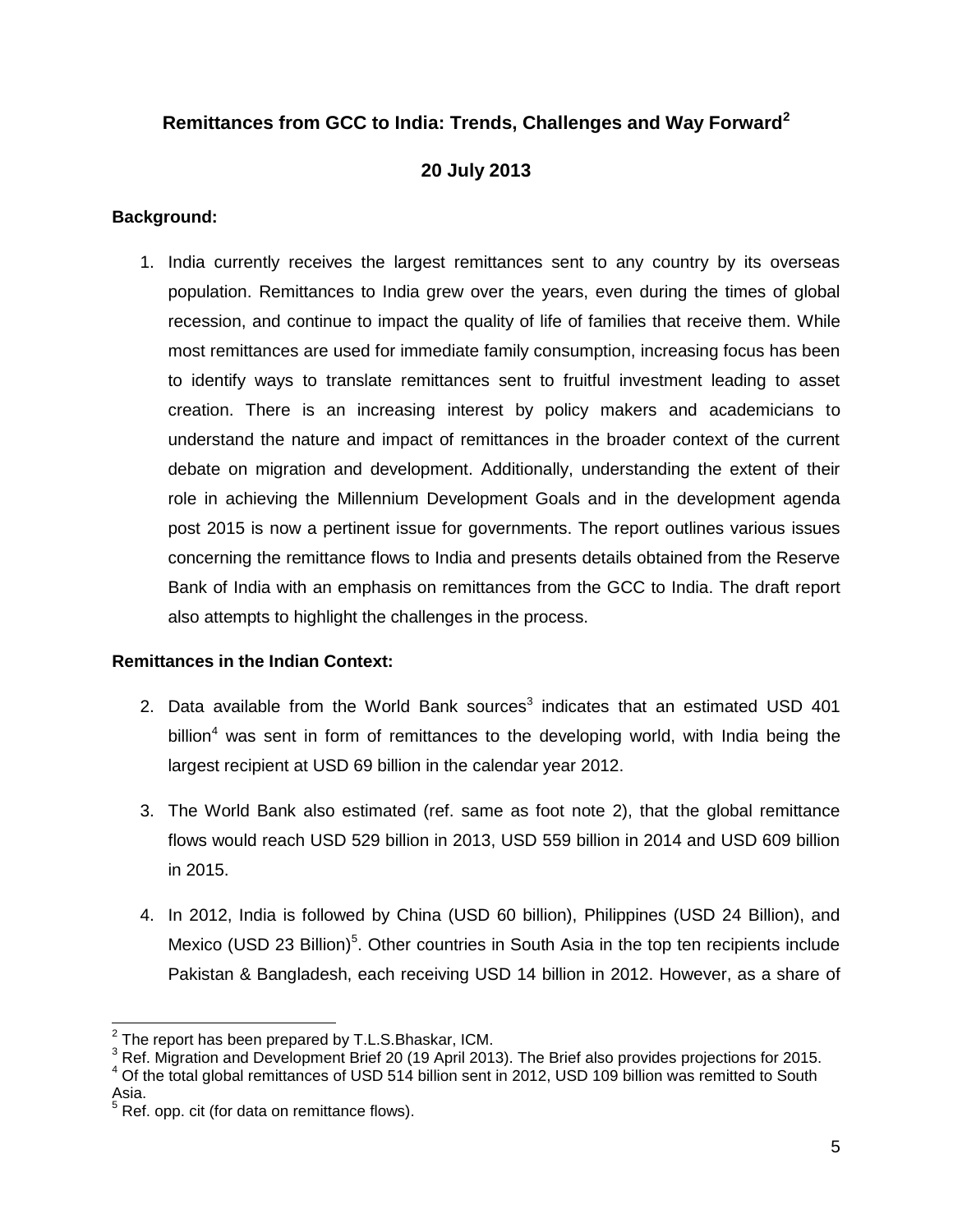GDP, remittances to Tajikistan constitute 47% of its GDP making it the largest recipient in terms of GDP. At a global level, remittances are now considered to be larger than the official development assistance<sup>6</sup>.

- 5. Remittances are considered as private transfers and personal flows, without quid pro quo. In the Indian context, the following items are included as remittances:
	- a. Private transfers by Indians overseas for family maintenance
	- b. Local withdrawals and redemptions from the non-resident deposits
	- c. Gold and silver brought to India through passenger baggage
	- d. Personal gifts and donations to charitable institutions in India
- 6. Remittances are recorded in the "invisibles" component and provide cushion to the India"s Balance of Payments. Table 1 below provides data on flow of remittances to India, their percentage increase over the years and more importantly how they act as cushion against the current account deficit. In a way, increasing remittances help stabilize the value of rupee against the US dollar<sup>7</sup>.
- 7. As the figures shown in Table 1, remittances are resilient and stable over the years, even during times of global recession. They are counter-cyclical in nature during adverse economic situation in the native country (Gupta 2005, Ratha & Mahapatra 2010). Reasons such as increasing emigration from India, expanding destination base for Indian migrants, the culture of saving for the family and future, even at the cost of cutting down personal expenditure in destination countries, have contributed to rise in remittances to India. Also, the easing of regulations by RBI at regular intervals with regard to NRE deposits, interest rates, etc., have also contributed to the increase of remittances to India.

 $6$  Definition of coverage of Official Development Assistance (ODA) can be seen at the OECD's website <http://www.oecd.org/dac/stats/officialdevelopmentassistancedefinitionandcoverage.htm> (Referred on 12 July 2013). ODA is a sum of bilateral official development assistance and multilateral official development assistance (Ref. Stat Extracts of OECD).

 $^7$  Similarly, it is important to understand the impact of devaluation of rupee (1966 & 1990s), proposed exchange rate convertibility in current account, liberalization of gold imports had in fact any effect on increase in remittances.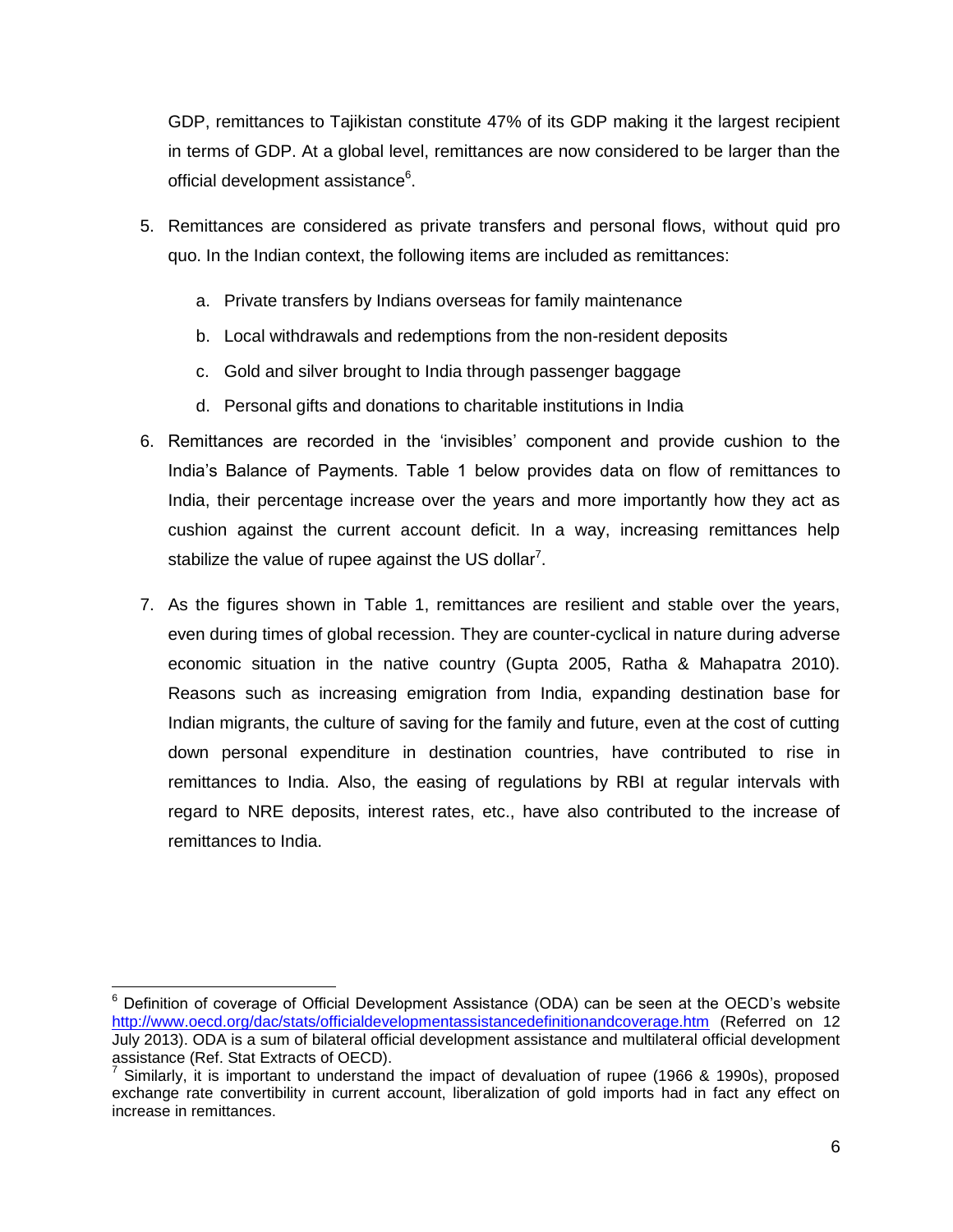| S. No          | Year                             | <b>Remittances/Private</b> | Percentage | <b>Private</b>     |
|----------------|----------------------------------|----------------------------|------------|--------------------|
|                |                                  | <b>Transfers(in USD</b>    | increase   | <b>Transfer as</b> |
|                |                                  | <b>Million)</b>            | from       | a                  |
|                |                                  |                            | previous   | percentage         |
|                |                                  |                            | year       | of Current         |
|                |                                  |                            |            | <b>Account</b>     |
|                |                                  |                            |            | <b>Deficit</b>     |
|                |                                  |                            |            | (CAD)              |
| 1              | 2011-12                          | 66,129                     | 18.8       | 84.6               |
| 2              | 2010-11                          | 55,618                     | 3.8        | 121.1              |
| 3              | 2009-10                          | 53,636                     | 14.3       | 140.5              |
| $\overline{4}$ | 2008-09                          | 46,903                     | 7.8        | 168.0              |
| 5              | 2007-08                          | 43,508                     | 43.3       |                    |
| 6              | 2006-07<br>Sauroo: DDI Dullating | 30,835                     |            |                    |

#### **Table 1: Flow of Remittances to India**

 **Source: RBI Bulletins**

- 8. The comprehensive table on invisibles published by the RBI (2010:578) $^8$  mentions the following numbers for private transfers (in US Millions)- 1999-2000 (12,290), 2000-01 (13,065), 2001-02 (15,760), 2002-03 (17,189), 2003-04 (22,182), 2004-05 (21,075), 2005-06 (24,951), 2006-07 (30,835), 2007-08 (43,508), and 2008-09 (46,903).
- 9. In terms of origin of the remittances to India, the following 15 countries send the highest amount of remittances to India with United Arab Emirates ranked at no.1 followed by the US, as shown in Table 2 below. The countries from the GCC region are highlighted for reference.

 <sup>8</sup> Ref. March 2010 Bulletin of RBI.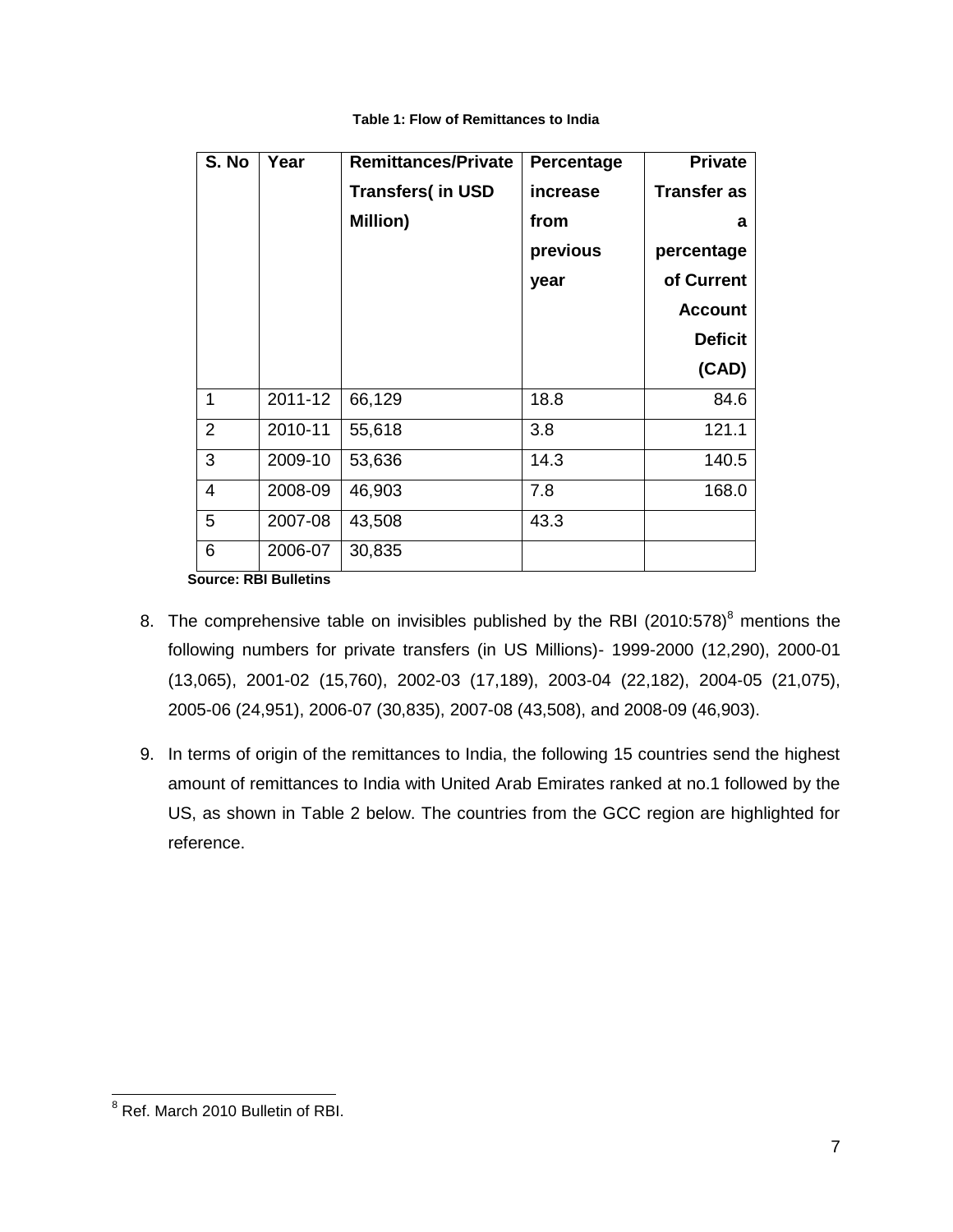| Rank            | Country               | Amount remitted |
|-----------------|-----------------------|-----------------|
|                 |                       | to India (2012) |
|                 |                       | In Million USD  |
| 1               | <b>United Arab</b>    | 14,255          |
|                 | <b>Emirates</b>       |                 |
| $\overline{2}$  | <b>United States</b>  | 10,844          |
| 3               | Saudi Arabia          | 7,621           |
| $\overline{4}$  | <b>United Kingdom</b> | 3,904           |
| 5               | Bangladesh            | 3,716           |
| 6               | Canada                | 3,145           |
| $\overline{7}$  | Nepal                 | 2,934           |
| 8               | <b>Kuwait</b>         | 2,673           |
| 9               | Oman                  | 2,373           |
| $\overline{10}$ | Qatar                 | 2,084           |
| $\overline{11}$ | Sri Lanka             | 1,283           |
| 12              | Australia             | 1,245           |
| 13              | Singapore             | 1,113           |
| $\overline{14}$ | <b>Bahrain</b>        | 690             |
| $\overline{15}$ | Malaysia              | 493             |

**Table 2: Leading nations sending remittances to India**

#### **Remittances from the GCC to India:**

- 10. A large number of unskilled and semi-skilled workers migrate from India to various destinations in the Gulf every year making the region one of the prominent destinations to workers from India. Data from the Ministry of Overseas Indian Affairs indicate on an average 6-7 lakh migrate every year under the Emigration Clearance Required (ECR) category, with as many as 7.47 lakh migrating during 2012. Economic growth in the GCC regions has attracted many expatriates, especially from countries in South Asia, who have fuelled its economic growth.
- 11. Geographical proximity from South Asia is another key factor in this regard, facilitating migration to this region. The GCC region does not permit permanent settlement or change in the legal status that permit the entry in the first place. Hence, the only option

Source: World Bank (2012)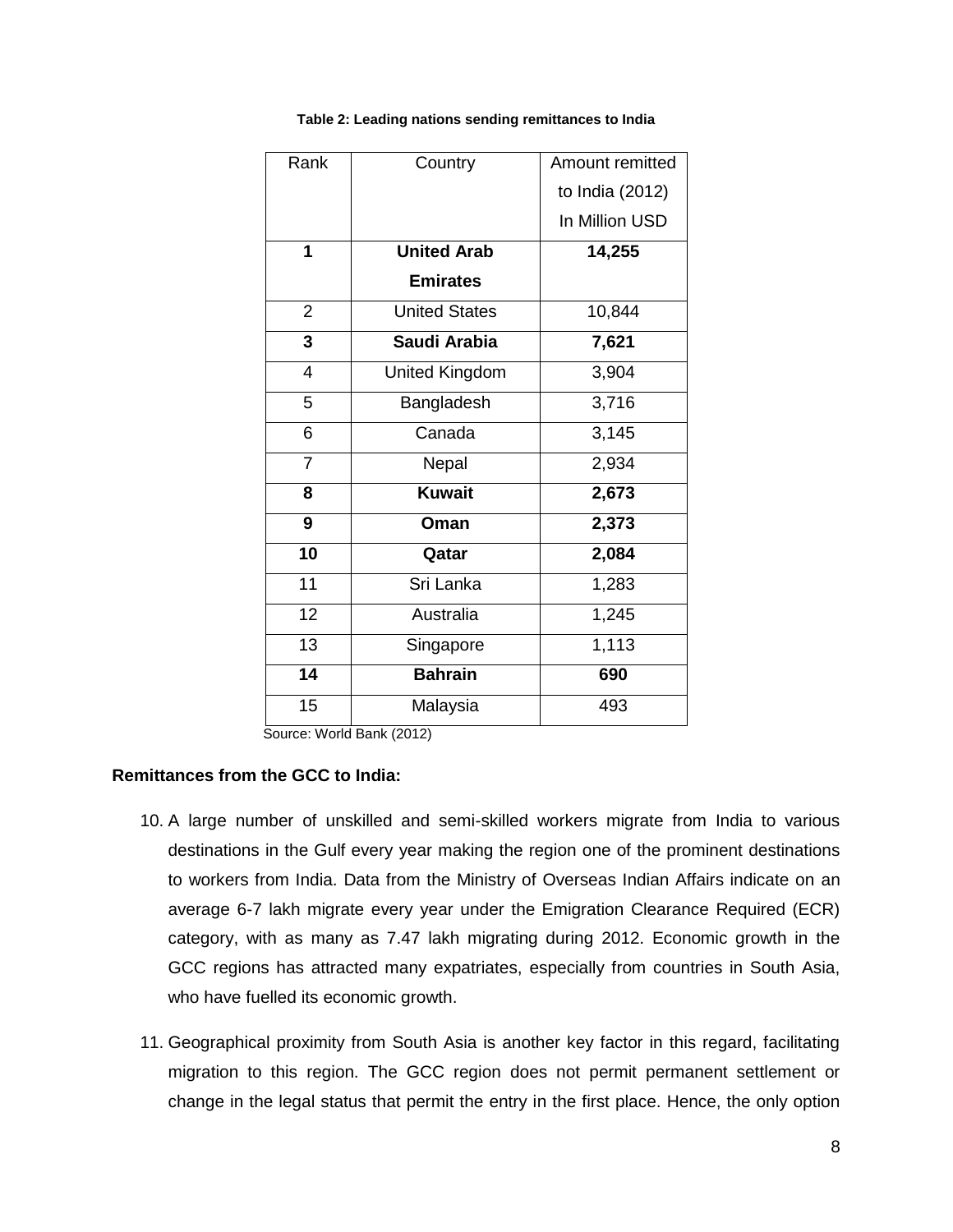for most of the migrants is to save and remit the savings back to homeland for various purposes. The flows may continue as long as regulations with regard to easing of property ownership, promoting family reunion, and naturalization are not addressed to (Naufel 2010). This draft report does not discuss the utilization pattern of remittances at the recipient end.

12. Table 3 & Figures 1 & 2 below indicate the number of overseas Indians/NRIs in the GCC region, and a comparative of local and expatriate population in the GCC. These reflect an increase of migrants, as a stock, over decades. The volume of migration happening in just two corridors, that is India- UAE and India-Saudi Arabia, is considered one of the largest migratory streams in the world. It is only obvious to state that increasing stock of migrants from India in the GCC has direct impact on the volume of remittances received over a period.

| <b>Country</b>   | 1991 | 2001 | 2010 |
|------------------|------|------|------|
| <b>Bahrain</b>   | 100  | 130  | 350  |
| Kuwait           | 88   | 295  | 579  |
| Oman             | 220  | 312  | 558  |
| Qatar            | 75   | 131  | 500  |
| Saudi Arabia     | 600  | 1500 | 1789 |
| <b>UAE</b>       | 400  | 950  | 1703 |
| <b>GCC Total</b> | 1483 | 3318 | 5479 |

**Table 3: NRI Population in GCC Countries (in thousands)**

 **Source: Data compiled by Shafeeq Rahman<sup>9</sup>**

<sup>&</sup>lt;sup>9</sup> Ref. http://twocircles.net/2011aug23/india\_receives\_45\_its\_international\_remittance\_gcc\_countries.html (As browsed on 12 July 2013).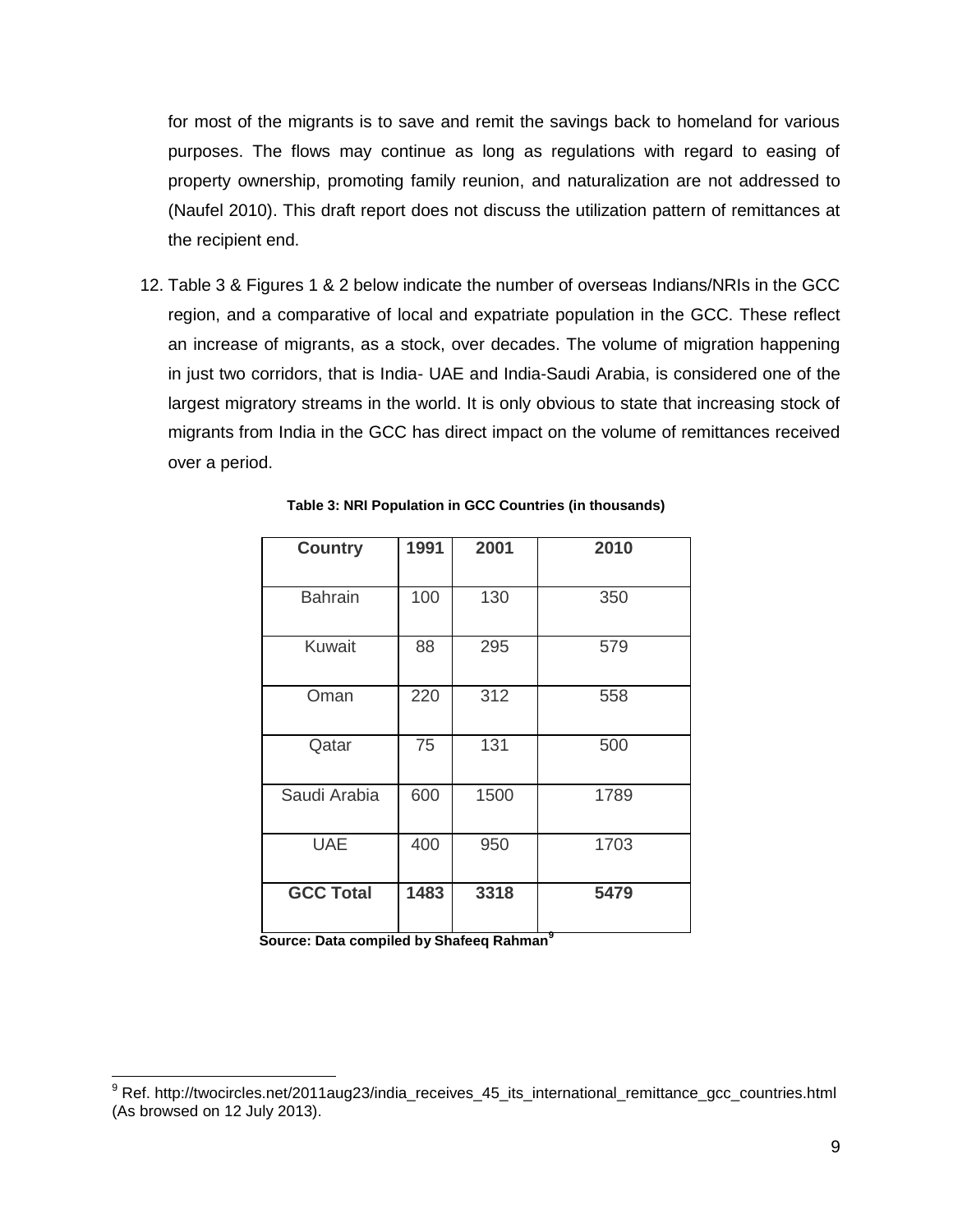

GCC Population, Nationals and Expatriates (2004-13) (in millions, with % share and CAGRs shown)

Source: National statistical agencies and QNB Capital forecasts



**Figure 1: Source as above mentioned<sup>10</sup>**

**Figure 2 & Source: Naufel 2010**

13. The figures 1 & 2 reflect the increase of expatriates in the GCC population as compared to the nationals and Indians constitute the top immigrant community in the GCC, with nearly 32% of the total immigrant population. Relative to the increase in number of Indians in the GCC, it is evident from the Table 2 that approximately USD 30 billion of a total of USD 69 billion (in 2012) was remitted by Indians in the GCC region comprising of the UAE, Saudi Arabia, Oman, Qatar, Kuwait and Bahrain. This is equivalent to 42.5% of the total remittances received in India.

<sup>&</sup>lt;sup>10</sup> http://www.bi-me.com/main.php?id=56731&t=1 (As browsed on 12 July 2013).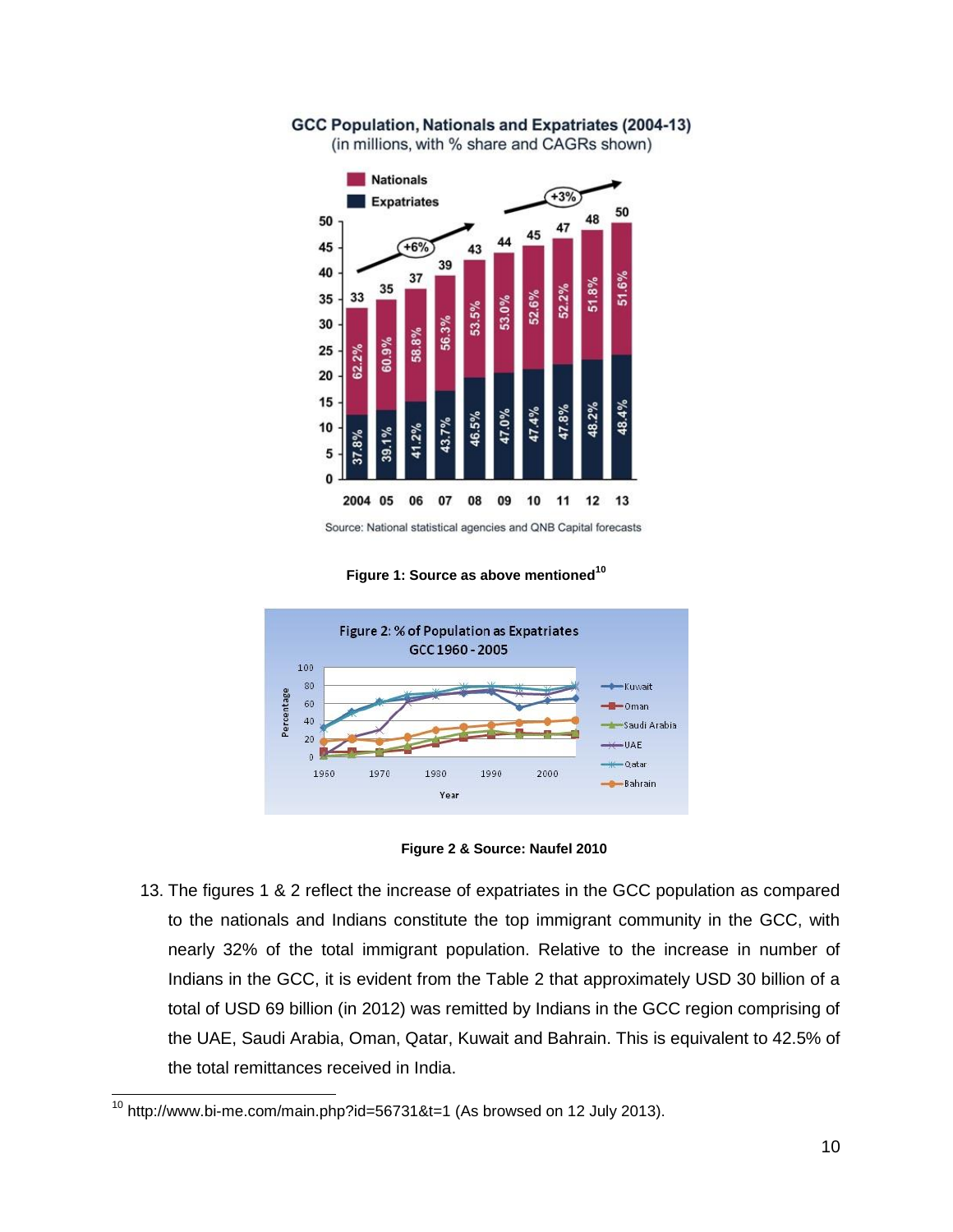- 14. In 2012, the GCC region is source for nearly 12% of the global remittances, which is equivalent to USD 61 Billion. Of this, approximately 50% is remitted to India (Ref. same as foot note 2). This also indicates the volume of remittance market just from the GCC region and scope it provides for various financial institutions to involve in the transfers.
- 15. According to the data quoted by the UAE Exchange<sup>11</sup>, one of the largest players in the GCC market, nearly 50% of remittances from the Gulf region are sent to India, making it the largest recipient. In general, as indicated in the figures 3 and 4, remittances from the GCC has been on rise since the oil boom of 1970s and thereafter.



#### **Source: Naufel 2010**

16. On the recipient side, the RBI does not maintain country-specific statistics on remittances to India and this applies to GCC also. However, it had conducted surveys<sup>12</sup> of Authorized Dealers in 2006, 2009 and 2012-13 $<sup>13</sup>$  on various issues pertaining to</sup> remittances to India.

#### **Ways of Remittance Transfer:**

- 17. Some of the prominent ways through which remittance transfer happens are as follows:
- **a. Transfer to an Indian Bank through Correspondent Bank (CB) overseas:** In this mechanism an Indian Bank has a tie-up with a foreign bank (the CB) and opens a current account. A remitter instructs his own bank overseas to deposit money in the

<sup>&</sup>lt;sup>11</sup> Ref. http://www.transfer-sendmoney-payroll.com/india-largest-recipient-of-global-and-gcc-remittances/ (As browsed on 12 July 2013).

These surveys are conducted by the Department of Economic Analysis and Policy (DEAP), RBI.

<sup>&</sup>lt;sup>13</sup> The results of this survey are yet to be published.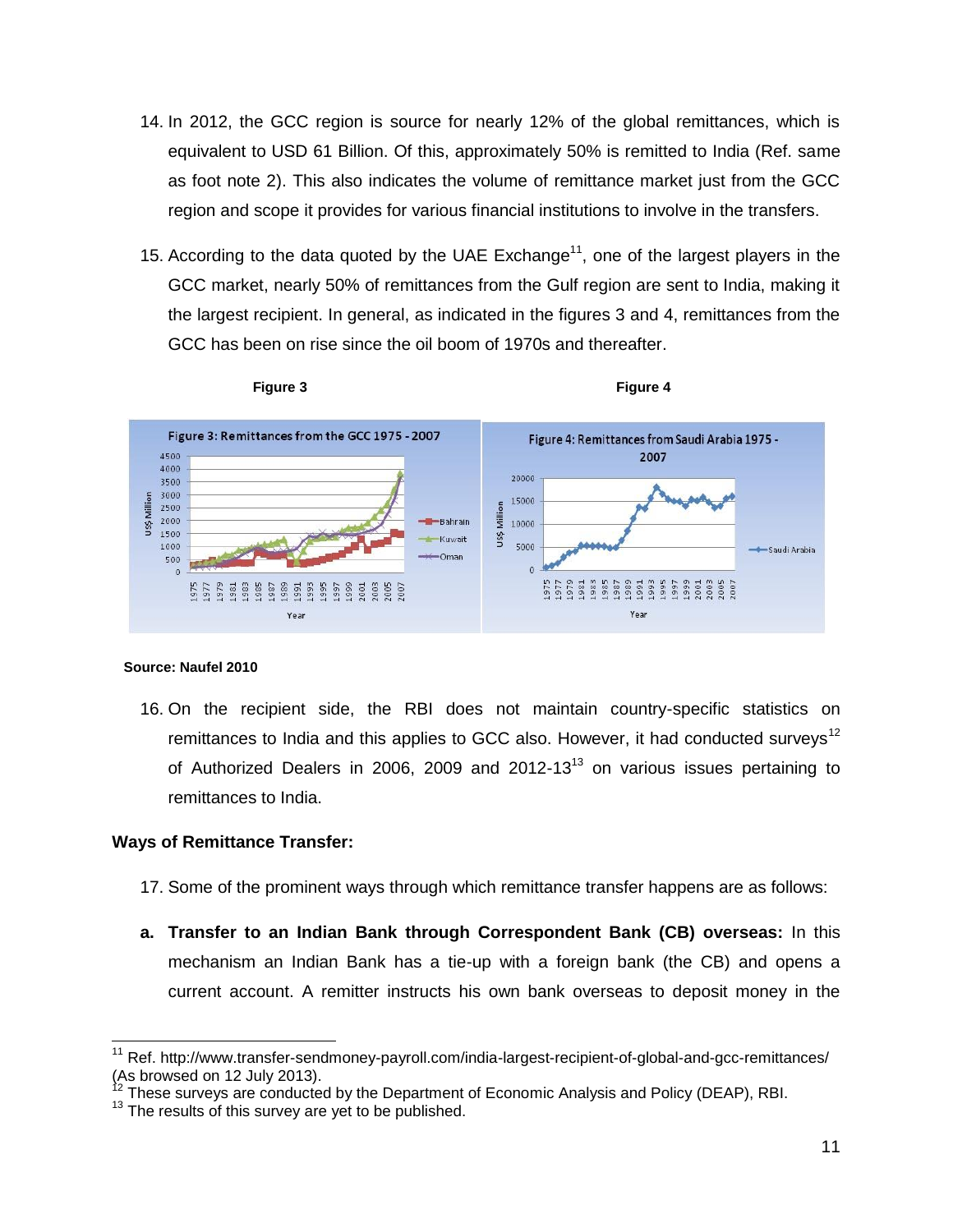current account of the Indian Bank in the CB. Further, the CB and the Indian Bank process the transfer to the final recipient. Here, the remitter provides the account number, branch name and location of the final recipient. An Indian Bank can have more than one CB overseas. For the remitters, SWIFT codes of the Indian Bank are provided online (recipient should have a savings account).

- **b. Through the SWIFT<sup>14</sup> network:** This mechanism is used for foreign currency remittances to the Non-Resident (External) & the Foreign Currency Non Resident  $(FCNR)^{15}$  accounts in India. For the remitters, the process is similar to the one mentioned in above paragraph.
- **c. Through Exchange Houses (EH):** Exchange Houses<sup>16</sup> are one of the easily accessible institutions to millions of workers abroad through the agents and sub-agents. Usually the rates charged by the EHs are half-of what is charged by the banks for a transfer<sup>17</sup>. This is because of the volumes handled, economies of scale and a lesser upfront fee.

Indians banks do tie-up with the  $E$ Hs<sup>18</sup> at destination for processing the transfer of remittances to India. The credit facility is instant and both the remitter and recipient receive a message of confirmation upon completion of the process. The remitter approaches an EH, provides details of the recipient (bank account/branch/location). Moreover, the Indian Bank can also have an arrangement with the EH to open NRE accounts/savings deposit accounts etc (recipient should have a savings account). EHs also have tie-up with service providers who are into instant money transfer where both the remitter and recipient do not have a savings account.

**d. Money Transfer Service Scheme (MTSS):** This mechanism is often used when the remitter and recipient do not have a savings account. The Reserve Bank of India permits

 <sup>14</sup> The Society for Worldwide Interbank Financial Telecommunication facilitates financial institutions across the globe by sending and receiving transaction related information in a secured environment. It is a mechanism that transports financial information, and does not perform any clearing or settlement in the process. An analysis of the data available on SWIFT"s website indicates that messages related to payments constitute nearly half of the SWIFTNet FIN traffic (49.2% in May 2013).

 $15$  FCNR accounts are term deposit accounts unlike savings accounts. Transfers to FCNR accounts can happen through wire/cheque/transfer from NRE account/s.

 $16$  For example, the UAE Exchange in Abu Dhabi & Dubai, Hadi Express Exchange.

<sup>&</sup>lt;sup>17</sup> Interview with the ICICI Representative on 9 July 2013

 $18$  For example: ICICI has tie-up with 42 Exchange Houses overseas, with 16 alone in UAE.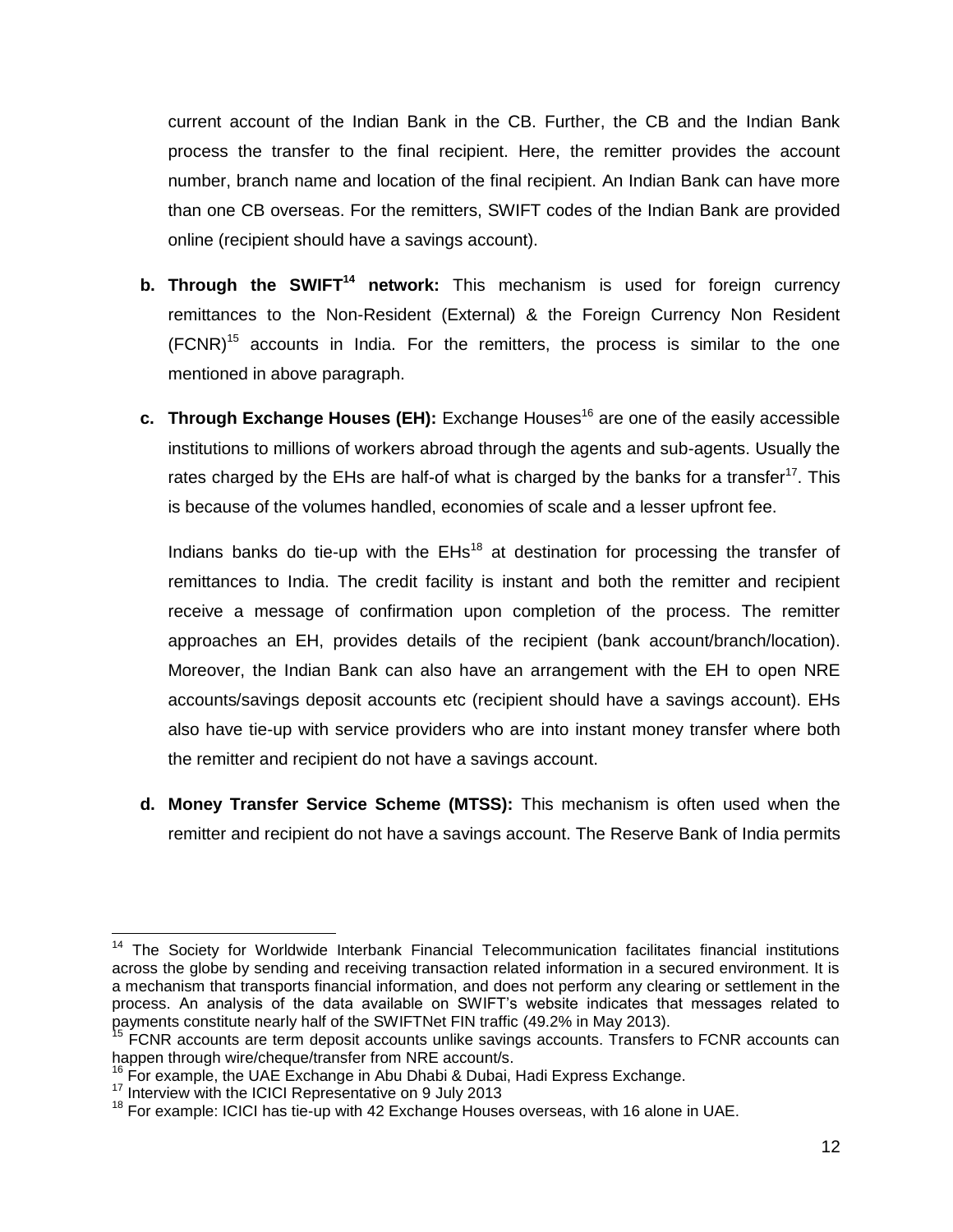instant payment of cash<sup>19</sup> in respect of a foreign inward remittance to individual beneficiaries. The list of service providers under the MTSS is available on the RBI"s website. Indian banks can have tie up with brands such as the MoneyGram, Western Union, etc. Every transaction is processed via a unique transaction number which should be provided to the recipient during the claim. This mechanism can be used only for personal remittances such as for family maintenance.

Note: Remittances to foreign tourists in India are permitted through this.

**e. Transfer through the Rupee Drawing Arrangement (RDA):** This mechanism is used when the remitter wants to transfer money through cheque/draft. The RBI permits the Authorized Dealer category- I banks for opening and maintaining of rupee/foreign currency Vostro accounts<sup>20</sup> of non-resident EHs located in Gulf countries, Hong Kong, Singapore and Malaysia. The banks disburse the remittances to the final recipient immediately after the cheque/draft is deposited in the Vostro account<sup>21</sup>. However, the issue of mandatory collateral that EHs have to deposit in the banks may have slight impact on the cost. This is because the EH has to raise the collateral<sup>22</sup> from the open market and pay interest. This might indirectly be added to cost calculation, thus collected from remitter.

Note: For all the above mechanisms, funds transfer between banks within India, till they reach the recipient's bank account, happen through the NEFT or RTGS mechanisms<sup>23</sup>.

**f. Institutions involved in the remittance market in India**: The Authorized Dealers of the Reserve Bank of India (ADs in three different categories) & their franchises, and agents $24$  under the Money Transfer Service Scheme (MTSS) are permitted in the remittance market under the Foreign Exchange Management Act (FEMA). A detailed table, as at Annexure A, lists the ADs and agents/sub-agents under the MTSS. Apart from these, the Full Fledged Money Changers (FFMCs) can involve in this business with

<sup>&</sup>lt;sup>19</sup> As per the RBI Guidelines, remittances cannot be more than USD 2500 in this regard. Moreover, only amounts up to Rs. 50,000/- are paid in cash. Any amount exceeding this limit is be paid by means of cheque / DD /PO etc or credited directly to the beneficiary"s account. Usual KYC norms apply.

 $20$  This facility is now extended to all Financial Action Task Force (FATF) compliant countries.

<sup>&</sup>lt;sup>21</sup> The AD Category I banks in this regard cannot give any overdraft to the EHs .Remittance transfer to the final recipient is done only money is deposited in the Vostro account

 $22$  This view needs further analysis so as to understand the impact on cost of remittance transfer

<sup>&</sup>lt;sup>23</sup> The National Electronic Fund Transfer & Real Time Gross Settlement mechanisms allow individuals, firms/companies to transfer funds within India between banks.

 $24$  These should have a tie-up with an overseas entity.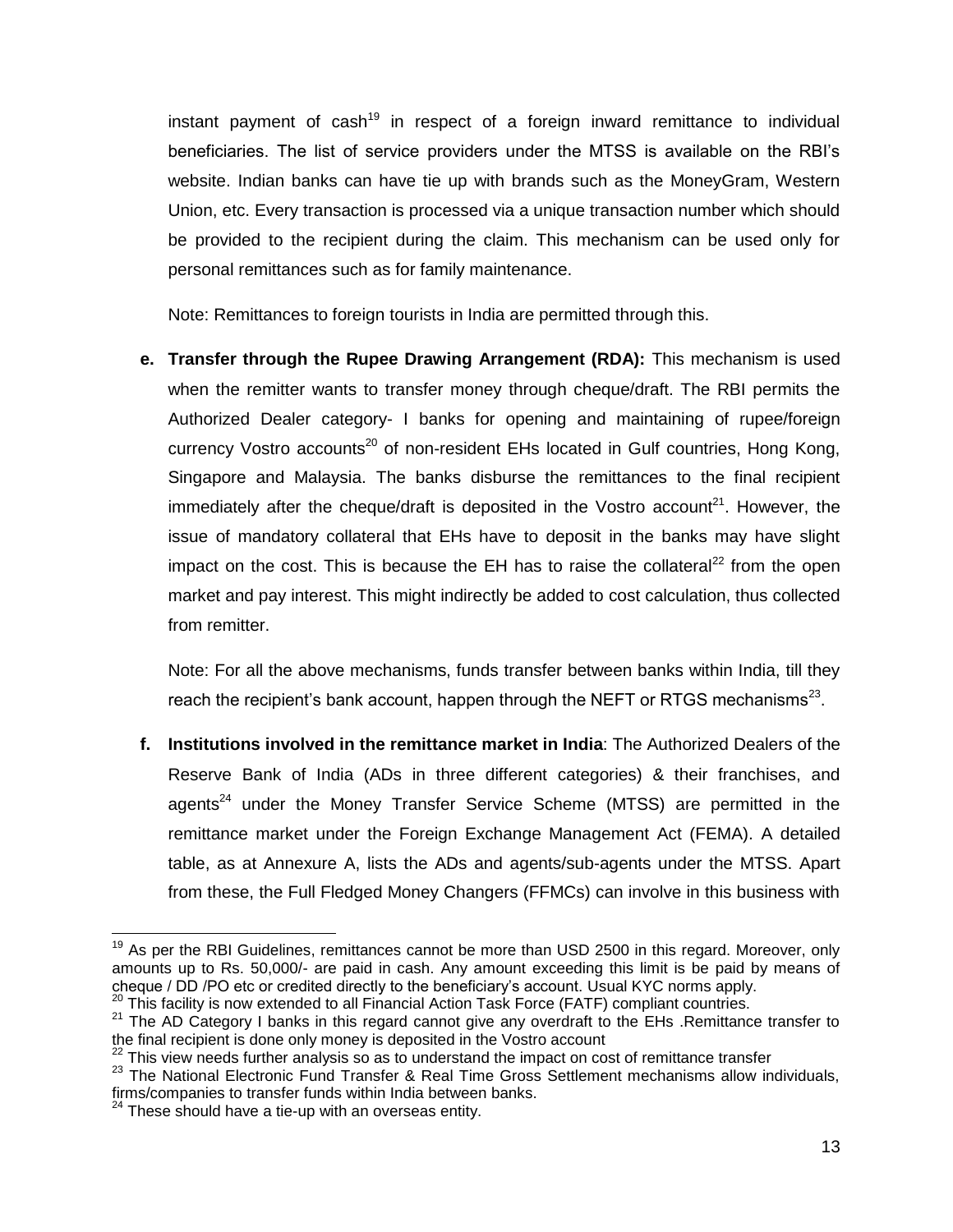approval from RBI to act an agent also under the MTSS. There are three such entities as shown in Annex B. Overall, the entities include banks, travel agents, money transfer operators, exchange houses etc. ADs can also act as agents under the MTSS but they should have a tie up with a foreign entity.

#### **Cost of Remittance Transfer:**

- 18. The issues concerning the cost of remittances can be better understood by appreciating government policies towards remittance transfer, both at the origin and recipient end. This includes having the knowledge of how various financial institutions which operate at both ends, and legislations permitting their role (Ratha & Reidberg 2005). Factors such as number of money transfer channels, competition among them, accessibility, exchange rates, awareness on channels and transfer mechanisms, regulations governing these channels influence the cost of remittance transfer. Specific costs to the provider (and which in return influence the cost of transfer) include staff, technology, location and admin costs, foreign exchange risk, supply of currency, anti-money laundering, security & marketing (opp.cit).
- 19. As mentioned on the World Bank Remittance Prices Worldwide website<sup>25</sup>, the cost of remittance transfer constitutes the following elements:
	- a. An upfront fee charged for sending a certain amount (direct/visible cost). It is observed that the fee is usually very high if transfer is done through SWIFT or wire, and minimum when done through exchange houses.
	- b. a margin taken on the exchange rate by the companies/financial institutions (hidden/invisible cost), and
	- c. a fee component charged to the recipient of the funds (this does not happen in all cases). This might occur when there are multiple channels of transfer even at the recipient end (for example, if the recipient is in a remote location which requires transfer through multiple banks till the last mile).

*COST = Upfront Fee+ Margin on the Exchange Rate applied+ Fee charged on the Recipient*

 <sup>25</sup> http://remittanceprices.worldbank.org/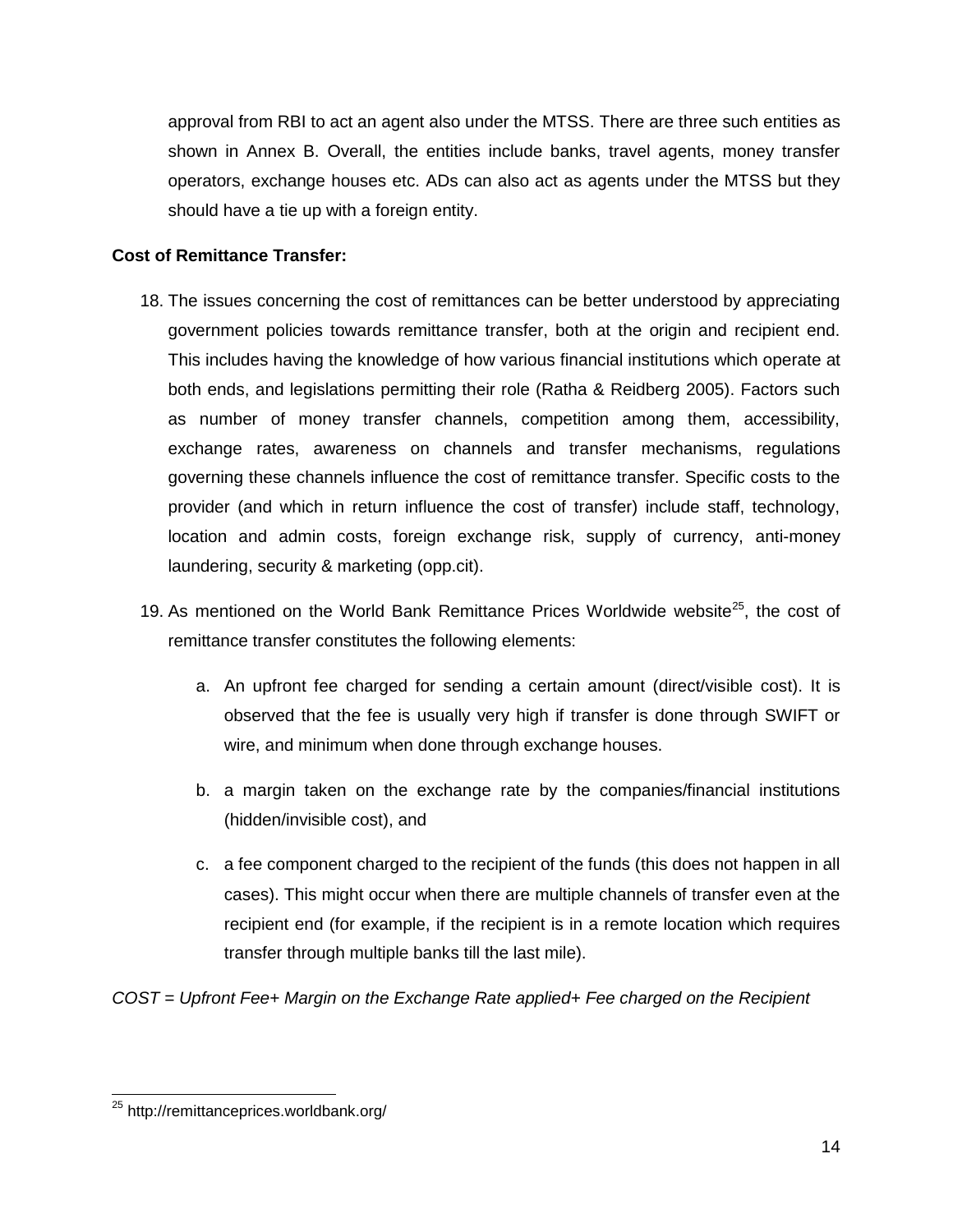- 20. Of the above elements, it is exchange rate applied on a specific money transfer instance that makes difference in the cost. For a specific instance, the key questions to be asked are- what the prevailing interbank rate is and the mark up applied on the prevailing rate.
- 21. A host of factors influence the cost of remittance transfer (opp.cit)<sup>26</sup>. They include the following:
	- a. Technology used in the transfer (it in turn affects the time taken and then reflected in cost)
	- b. Number of financial institutions involved in the remittance market in a given country or in a given corridor (say, for example: the UAE-India corridor, the Saudi Arabia-India corridor etc.), and the legislations governing them
	- c. Administrative and other operational costs that will reflect in transaction fee
	- d. Banking and other financial regulations in both origin and destination countries
	- e. Remitter"s preferences
	- f. Legal status of the remitter
	- g. The larger the chain of agents & sub agents, the costlier is the transfer (especially in the MTO market). Interestingly in this mode, the cost is high because the transfer is instant almost.
- 22. While the RBI does not maintain data on cost of remittance transfer to India, its Survey<sup>27</sup> on remittances refers to the argument that "small remittance transactions for family maintenance are offered less favorable exchange rate" and that this can be "exorbitant for some countries with less developed exchange markets' (2009: 784-785). However, in light of the fact that there are quite a number of exchange houses in the GCC region and the remittance market is expanding, the costs of remittance transfer from this region has been relatively low compared to locations such as in Europe. The report further states that it is "difficult to find out the cost of remitting money as the cost is paid by the remitter to the overseas MTO or correspondent bank" (opp.cit: 785). Further to this, the observations on the cost element are limited to remittances from the US to India. To

 $\overline{a}$  $^{26}$  For a detailed explanation on the cost to the consumer & service provider, refer PP 15-20.

<sup>&</sup>lt;sup>27</sup> A sample survey (2009) of the bank branches across major centers in India- Ahmedabad, Bengaluru, Bhubaneshwar, Chandigarh, Delhi, Hyderabad, Jaipur, Kolkota, Mumbai, Patna, Kochi and Ranchi.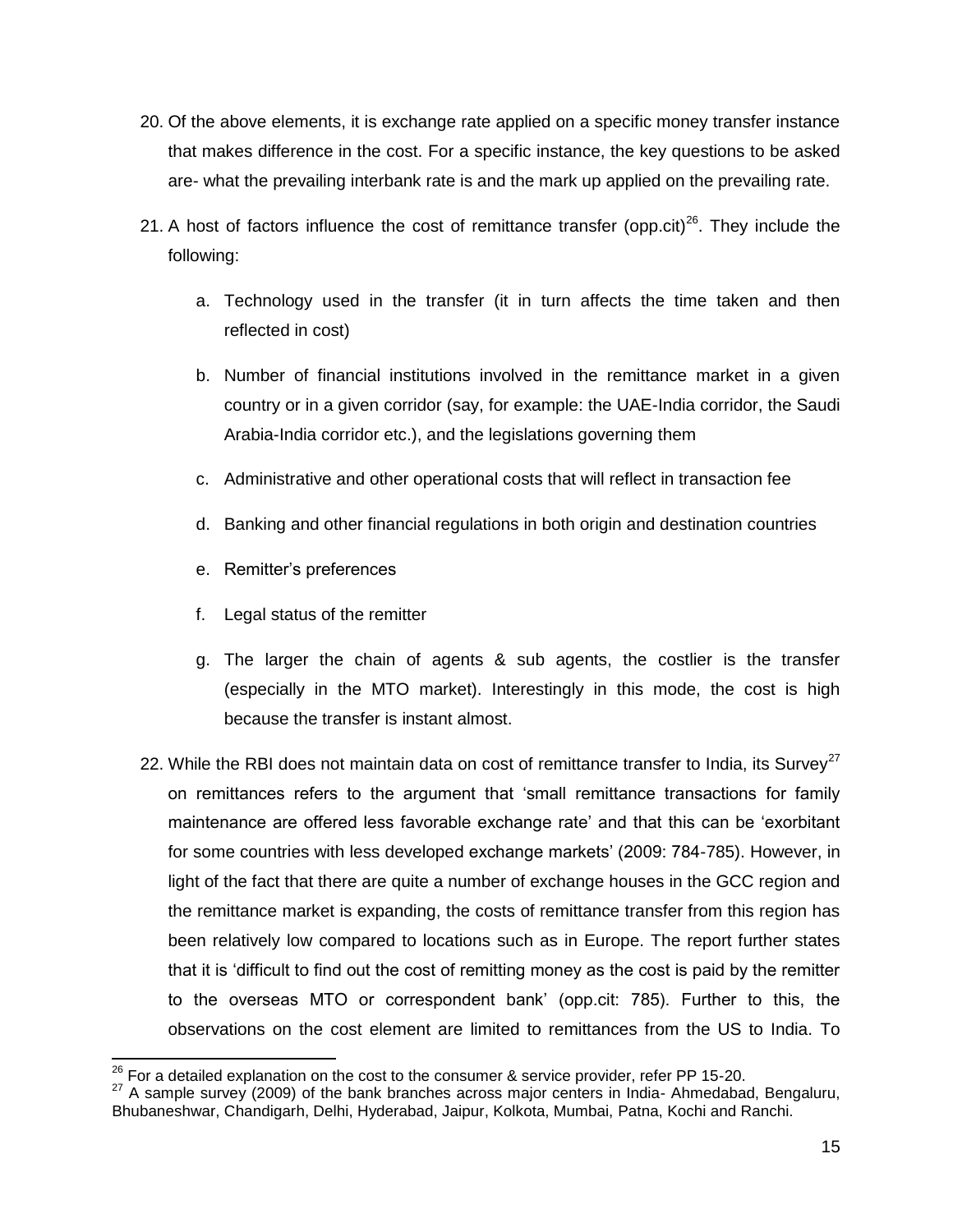conclude, RBI does not maintain any data on cost of remittance transfer as we are at the recipient end, and it maintains data on money remitted and channels involved in the process. It is worth mentioning in this regard, the recommendations of the 2009 Survey. They are aimed at improving the flow of remittances and will definitely impact on the cost involved. The recommendations are placed at Annex C for reference.

- 23. Competition in the remittance market had definitely reduced the cost of money transfer.<sup>28</sup> Activating competition in a given corridor (say UAE-India) definitely reduces prices. For example, most of the nationalized banks now have RDAs with EHs, and some of these banks are willing to have lesser profits via market exchange rate (by taking lesser margin). This not only reduces the cost of money transfer, but also helps the banks to expand their destination base, have more accounts to their credit.
- 24. Over the years, several measures introduced by the RBI have allowed more institutions to enter the remittance market in India, this resulting reduction in the cost element. The result is mainly due to easing of regulations monitoring the institutions involved. Increase in competition had in fact had a positive impact leading reduction in the costs. Some of the regulations that had an impact include:
	- a. Dispensing with the rule that required the AD Category-I banks to take prior approval from RBI for opening and maintaining of each Rupee Vostro account in India that of non-resident EHs in conjunction with the RDAs that banks into with the EHs (in 2012). However, the banks in this regard are mandated to external audit whenever the total number of RDAs reaches 20.
	- b. Easing rules concerning licenses given to financial institutions to act as fullfledged money changers. FFMCs can register as agents under the Money Transfer Service Scheme (MTSS).
	- c. Attractive interest rates for NRE deposits (this coupled with falling rupee always encourages overseas Indians to remit more to the NRE accounts<sup>29</sup>).
- 25. The Remittance Prices Worldwide<sup>30</sup> is the only platform that provides details on cost of remittance transfer in a comprehensive manner. It not only provides information on the

 $\overline{a}$ 

 $^{28}$  Discussion with GM, Foreign Exchange Department, RBI (9 July 2013)

 $29$  Interest accrued is tax free and the funds can be repatriated easily.

<sup>&</sup>lt;sup>30</sup> Launched by the World Bank in September 2008.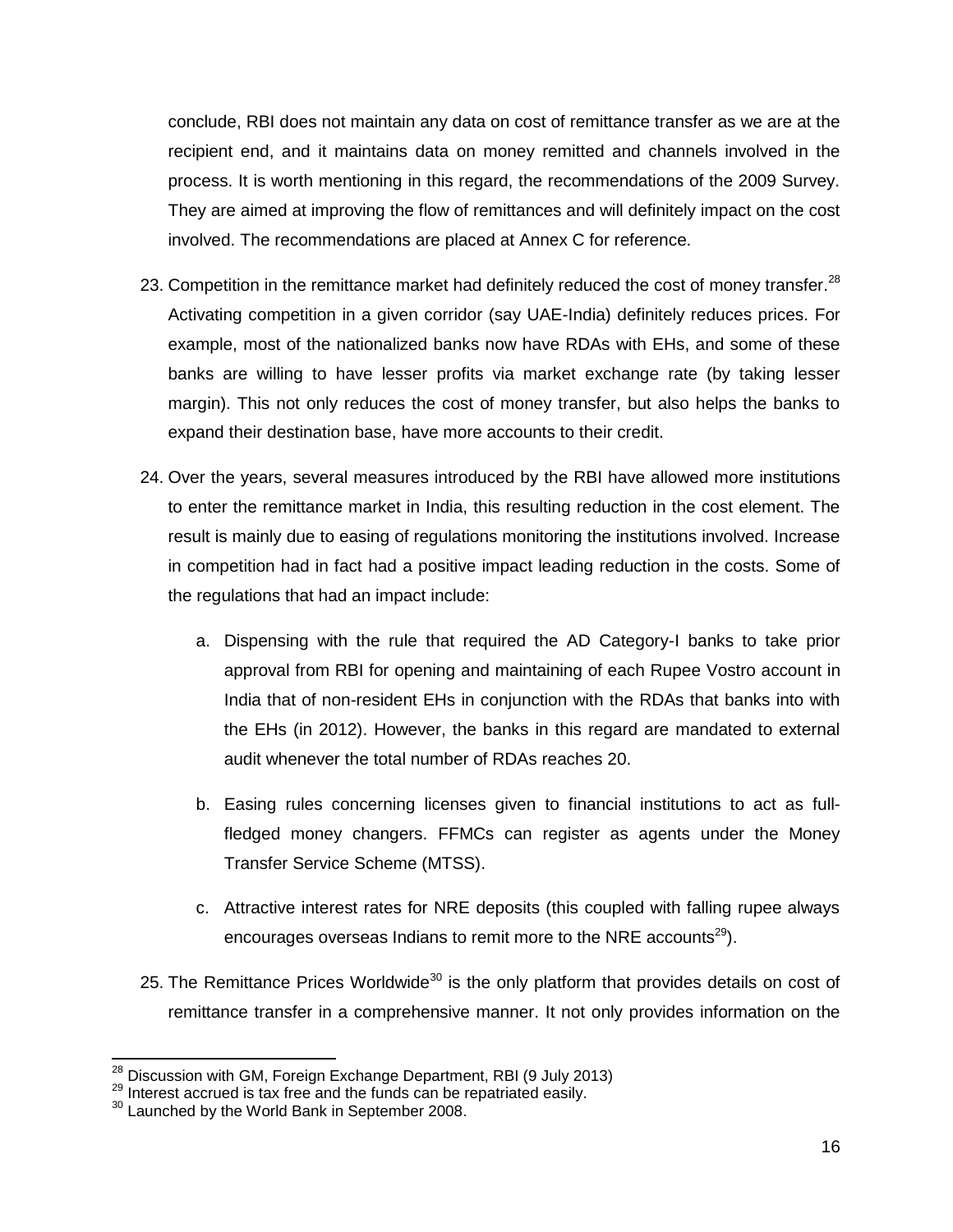cost of remittance (quarter-wise) across select corridors. The online platform covers 220 country corridors and this includes 32 remittance sending countries and 89 recipient countries.

- 26. In the Indian context, information is available for remittances transfer to India from three GCC countries- Saudi Arabia, UAE and Qatar- on the World Bank Remittances Price System. The tables for these countries contain details on firms involved, nature of the firm, fee charged, exchange rate margin applied, speed, network coverage, date data collected and the total cost of remittance transfer (both in percentage and actual cost).
- 27. The tables for Qatar, UAE and Saudi Arabia are as shown in figures 5, 6 and 7 that follow:

Note: Source for Figures 5-7: Remittance Prices Worldwide, World Bank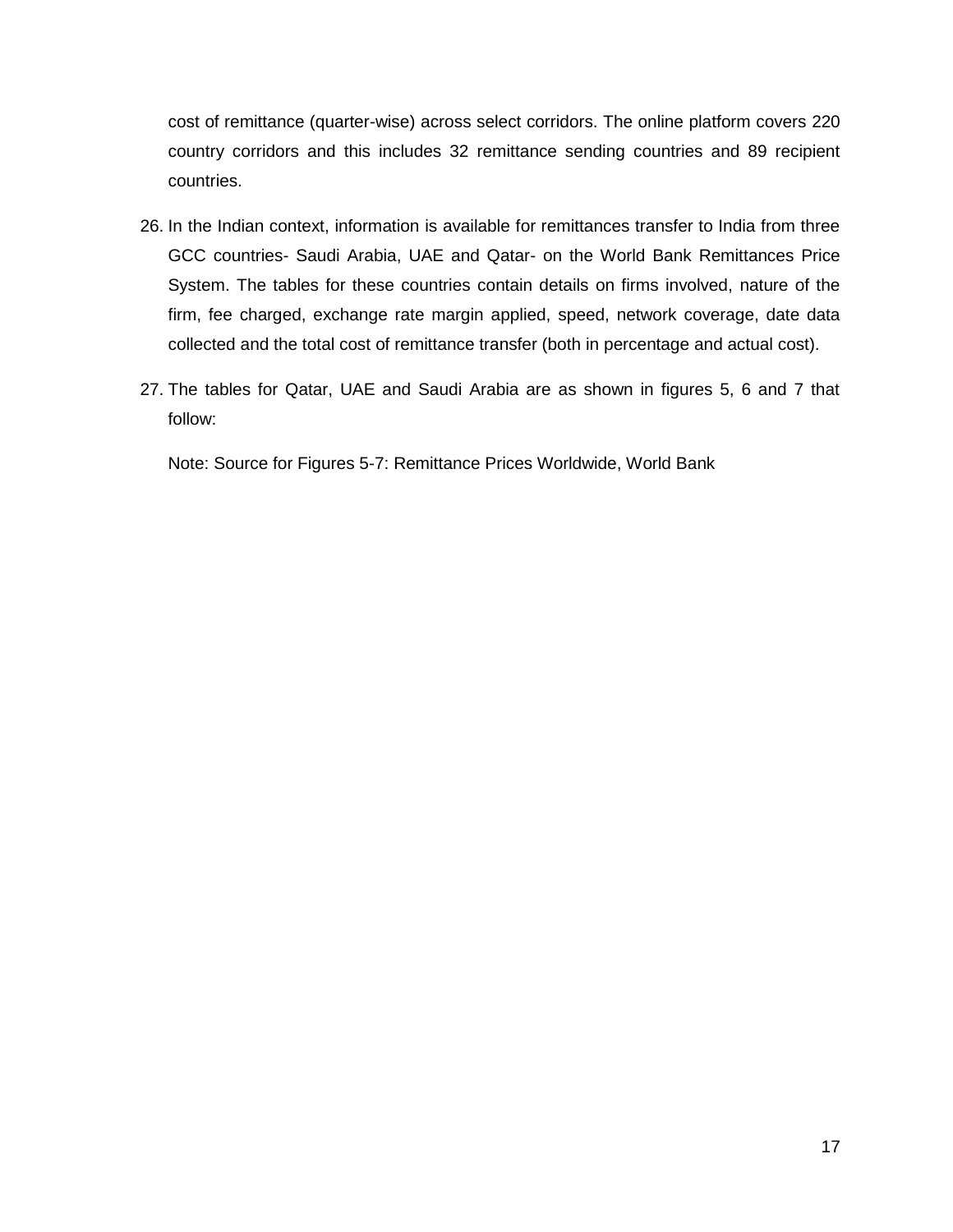| ×<br>$\begin{array}{c} \hline \blacksquare \end{array}$ | 第七年<br>$\! \times$<br>Ü<br>函<br>$\mathbb P$                          | $\times$ $\boxed{8}$ qatar currency<br>Sending Mo | ∢                             |                                          |           |             |                                       |                                              |                  |                     |                   |                   |                             |                   | Ш                  |                    |                   |                   |                                  |                   |                   |                     |                                       |                              | k                                     | 5/23/2013<br>12:24 PM<br>÷<br>专题上<br>a<br>9 |
|---------------------------------------------------------|----------------------------------------------------------------------|---------------------------------------------------|-------------------------------|------------------------------------------|-----------|-------------|---------------------------------------|----------------------------------------------|------------------|---------------------|-------------------|-------------------|-----------------------------|-------------------|--------------------|--------------------|-------------------|-------------------|----------------------------------|-------------------|-------------------|---------------------|---------------------------------------|------------------------------|---------------------------------------|---------------------------------------------|
|                                                         |                                                                      | fin Remittances   U                               |                               |                                          |           |             | *Click on column headers to sort data | Date                                         | Feb 06, 2013     | Feb 06, 2013        | Feb 06, 2013      | Feb 06, 2013      | Feb 06, 2013                | Feb 06, 2013      | Feb 06, 2013       | Feb 06, 2013       | Feb 06, 2013      | Feb 06, 2013      | Feb 06, 2013                     | Feb 06, 2013      | Feb 06, 2013      |                     | <b>Total Average</b><br>Third quarter | 2012                         | 5.01                                  | G                                           |
|                                                         |                                                                      | $\times$ Stay connected $\boxed{8}$ how does a re |                               |                                          |           |             |                                       | Network<br>Coverage<br><b>Transfer Speed</b> | Nationwide       | Nationwide          | Nationwide        | Nationwide        | Nationwide                  | Nationwide        | Nationwide         | Nationwide         | Nationwide        | Nationwide        | Nationwide<br>Less than one hour | Nationwide        | Nationwide        |                     | <b>Total Average</b>                  | <b>First quarter</b><br>2013 | 5.51                                  |                                             |
|                                                         |                                                                      |                                                   |                               |                                          |           |             |                                       | (QAR) A<br>Total<br>Cost                     | 2 days<br>11.23  | Next day<br>25.56   | 3-5 days<br>26.20 | 3-5 days<br>26.91 | 3-5 days<br>30.72           | 3-5 days<br>31.91 | 3-5 days<br>32.62  | Next day<br>34.59  | Next day<br>37.43 | Next day<br>42.43 | 55.61                            | 3-5 days<br>73.65 | 3-5 days<br>93.65 | 47.47               | 35.64                                 | 40.19                        | 36.56                                 |                                             |
|                                                         |                                                                      | a GCC workers dr 8 world bank mig                 |                               |                                          |           |             |                                       | Total Cost<br>Percent (%)                    | र्द्ध            | 3.50                | 3.59              | 3.69              | 4.21                        | 4.37              | 4.47               | 4.74               | 5.13              | 5.81              | 7.62                             | 10.09             | 12.83             | 6.50                | 4.88                                  | 5.51                         | 5.01                                  |                                             |
|                                                         |                                                                      |                                                   |                               |                                          |           |             |                                       | Exchange Rate<br>Margin (%)                  | $-0.52$          | $\overline{11}$     | 0.85              | 0.95              | 147                         | 0.95              | 173                | 2.68               | 2.39              | 2.39              | 4.19                             | 3.24              | 3.24              | 1.57                | 2.11                                  | 1.90                         | 1.93                                  |                                             |
|                                                         |                                                                      | Prospects - Mig                                   |                               | · Go to top                              |           |             |                                       | Fee                                          | 15.00            | 17.00               | 20.00             | 20.00             | 20.00                       | 25.00             | 20.00              | 15.00              | 20.00             | 25.00             | 25.00                            | 50.00             | 70.00             | 36.00               | 20.25                                 | 26.31                        | 22.46                                 |                                             |
|                                                         |                                                                      |                                                   |                               |                                          |           |             |                                       | Firm Type                                    | Bank             | <b>NIIO</b>         | MIO               | Bank              | <b>NIN</b>                  | Bank              | <b>NIIO</b>        | <b>NIIO</b>        | <b>NIIO</b>       | <b>NIIO</b>       | MТО                              | Bank              | Bank              |                     |                                       |                              |                                       |                                             |
|                                                         | http://remittanceprices.worldbank.org/Country-Corridors/Qatar/India/ | Prospects - Mig                                   | Remitting from Qatar to India | Collection Period for First quarter 2013 | QAR   USD | 1820<br>730 |                                       | Firm Name                                    | <b>Doha Bank</b> | <b>Xpress Money</b> | Al Dar Exchange   | Commercial Bank   | Arabian Exchange<br>Company | Commercial Bank   | Al Fardan Exchange | <b>Speed Remit</b> | Ezremit           | Ezremit           | <b>Western Union</b>             | HSBC              | HSBC              | <b>Bank Average</b> | MTO Average                           | <b>Total Average</b>         | Total Average in Third quarte<br>2012 | $\bullet$                                   |
|                                                         | $\overline{\textbf{J}}$                                              | M Inbox (1) - bhas   8 world bank+re              |                               |                                          |           |             |                                       |                                              |                  |                     |                   |                   |                             |                   |                    |                    |                   |                   |                                  |                   |                   |                     |                                       |                              |                                       | O<br>3                                      |

Figure 5: Cost of remittance transfer from Qatar to India (for 730 Qatari Riyals) **Figure 5: Cost of remittance transfer from Qatar to India (for 730 Qatari Riyals)**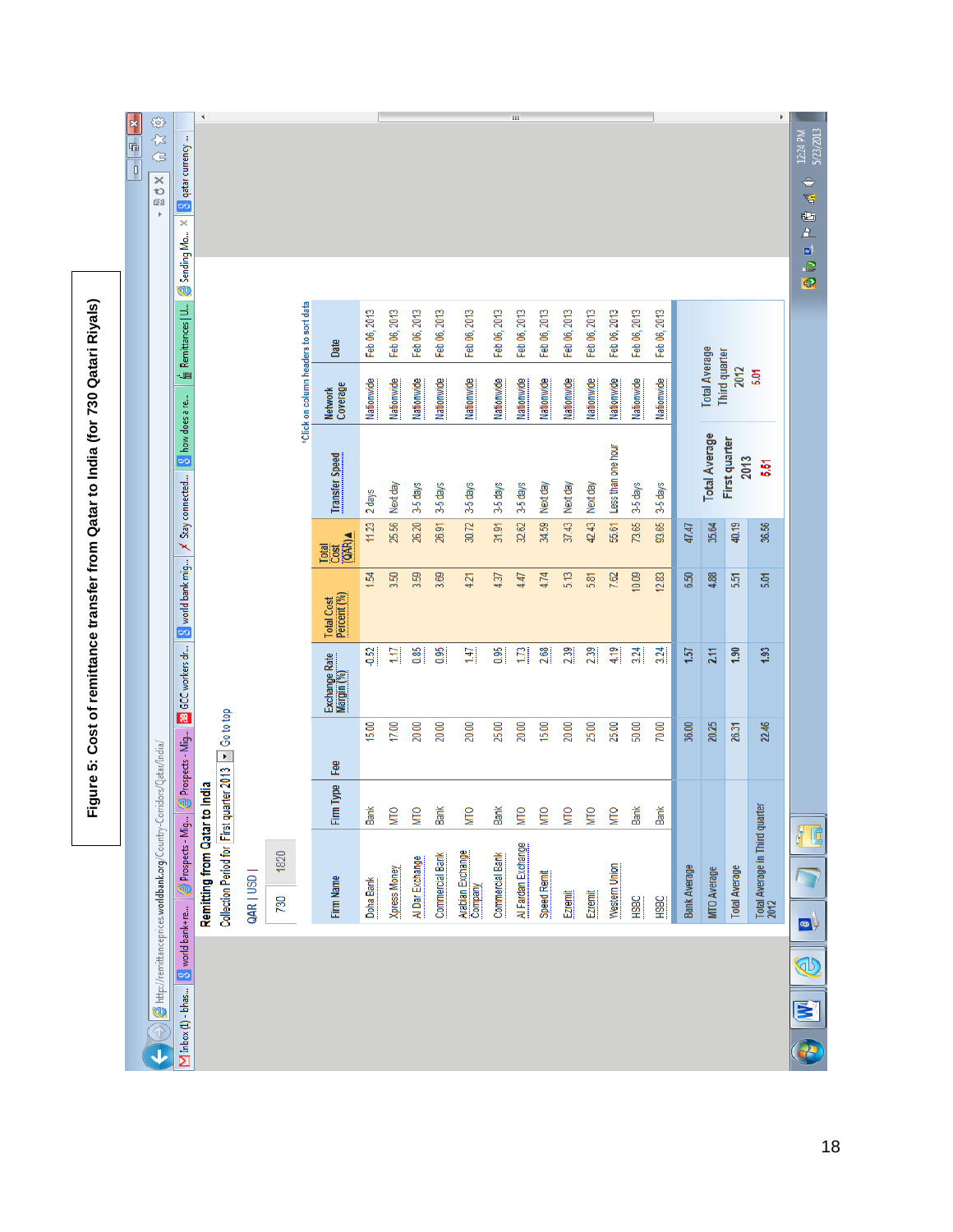Figure 6: Cost of remittance transfer from Saudi Arabia to India (for 750 SAR) **Figure 6: Cost of remittance transfer from Saudi Arabia to India (for 750 SAR)**

|        |                                         |                                                                           |             | $\left(\frac{1}{\sqrt{2}}\right)$ $\bigotimes$ http://remittanceprices.worldbank.org/Country-Corridors/Saudi-Arabia/India |                             |                           |                        |                                                                                     |                                       |              |                       | ×<br>ひ<br>図    | 33<br>1 G 全 |
|--------|-----------------------------------------|---------------------------------------------------------------------------|-------------|---------------------------------------------------------------------------------------------------------------------------|-----------------------------|---------------------------|------------------------|-------------------------------------------------------------------------------------|---------------------------------------|--------------|-----------------------|----------------|-------------|
|        | M Inbox (1) - bhaska 8 world bank+remit | Prospects - Migra                                                         |             | Prospects - Migra                                                                                                         | <b>aB</b> GCC workers driv  |                           | 8 world bank migra     | $\times$ Stay connected to $\begin{bmatrix} 8 \\ 8 \end{bmatrix}$ how does a remitt |                                       |              | fin Remittances   Uni | Sending Mone X |             |
|        |                                         |                                                                           |             |                                                                                                                           |                             |                           |                        |                                                                                     |                                       |              |                       |                |             |
|        |                                         | Remitting from Saudi Arabia to India                                      |             |                                                                                                                           |                             |                           |                        |                                                                                     |                                       |              |                       |                |             |
|        |                                         |                                                                           |             | Collection Period for First quarter 2013 3 Go to top                                                                      |                             |                           |                        |                                                                                     |                                       |              |                       |                |             |
|        | SAR   USD                               |                                                                           |             |                                                                                                                           |                             |                           |                        |                                                                                     |                                       |              |                       |                |             |
|        | 750                                     | 1870                                                                      |             |                                                                                                                           |                             |                           |                        |                                                                                     |                                       |              |                       |                |             |
|        |                                         |                                                                           |             |                                                                                                                           |                             |                           |                        |                                                                                     | *Click on column headers to sort data |              |                       |                |             |
|        | Firm Name                               |                                                                           | Firm Type   | Fee                                                                                                                       | Exchange Rate<br>Margin (%) | Total Cost<br>Percent (%) | (SAR)<br>Total<br>Cost | <b>Transfer Speed</b>                                                               | Network<br>Coverage                   | Date         |                       |                |             |
|        | Express Money                           |                                                                           | <b>MIIO</b> | 25.00                                                                                                                     | 0.56                        | 3.89                      | 29.18                  | Next day                                                                            | Nationwide                            | Feb 04, 2013 |                       |                |             |
|        | Enjaz Bank                              |                                                                           | Bank        | 19.00                                                                                                                     | 1.45                        | 3.98                      | 29.85                  | 2 days                                                                              | Nationwide                            | Feb 04, 2013 |                       |                |             |
|        | MoneyGram                               |                                                                           | MТО         | 22.00                                                                                                                     | 1.26                        | 4.20                      | 31.47                  | Less than one hour                                                                  | Nationwide                            | Feb 04, 2013 |                       |                |             |
|        | Al-Rajhi Bank                           |                                                                           | Bank        | 16.00                                                                                                                     | 211                         | 4.24                      | 31.82                  | 2 days                                                                              | Nationwide                            | Feb 04, 2013 |                       |                |             |
|        | TeleMoney                               |                                                                           | <b>MIO</b>  | 16.00                                                                                                                     | 2.46                        | 4.59                      | 34.46                  | Less than one hour                                                                  | Nationwide                            | Feb 04, 2013 |                       |                |             |
|        |                                         | Saudi American Bank<br>(SAMBA)                                            | Bank        | 25.00                                                                                                                     | 2.11                        | 5.44                      | 40.82                  | Less than one hour                                                                  | Nationwide                            | Feb 04, 2013 |                       |                |             |
|        | Western Union                           |                                                                           | <b>MTO</b>  | 25.00                                                                                                                     | 2.60                        | 5.94                      | 44.52                  | Less than one hour                                                                  | Nationwide                            | Feb 04, 2013 |                       |                |             |
|        | <b>Bank Average</b>                     |                                                                           |             | 20.00                                                                                                                     | 1.89                        | 4.55                      | 34.16                  |                                                                                     |                                       |              |                       |                |             |
|        | MTO Average                             |                                                                           |             | 22.00                                                                                                                     | 1.72                        | 4.65                      | 34.91                  | <b>Total Average</b>                                                                | <b>Total Average</b><br>Third quarter |              |                       |                |             |
|        | <b>Total Average</b>                    |                                                                           |             | 21.14                                                                                                                     | 1.79                        | 4.61                      | 34.59                  | First quarter<br>2013                                                               | 2012                                  |              |                       |                |             |
|        |                                         | Total Average in Third quarter<br>2012                                    |             | 21.14                                                                                                                     | 1.58                        | 4.40                      | 33.03                  | 4.61                                                                                | 4.40                                  |              |                       |                |             |
|        |                                         | Least Costly Corridors To India                                           |             |                                                                                                                           |                             |                           |                        |                                                                                     |                                       |              |                       |                |             |
|        |                                         | · United Kingdom > India<br>• Singapore ▶ India<br>• Saudi Arabia ▶ India |             |                                                                                                                           |                             |                           |                        |                                                                                     |                                       |              |                       |                |             |
| E<br>У | $\bullet$                               | P<br>L                                                                    |             |                                                                                                                           |                             |                           |                        |                                                                                     |                                       |              | A.<br>a<br>S<br>Ø     | ÷<br>F<br>Ł    | 12:18 PM    |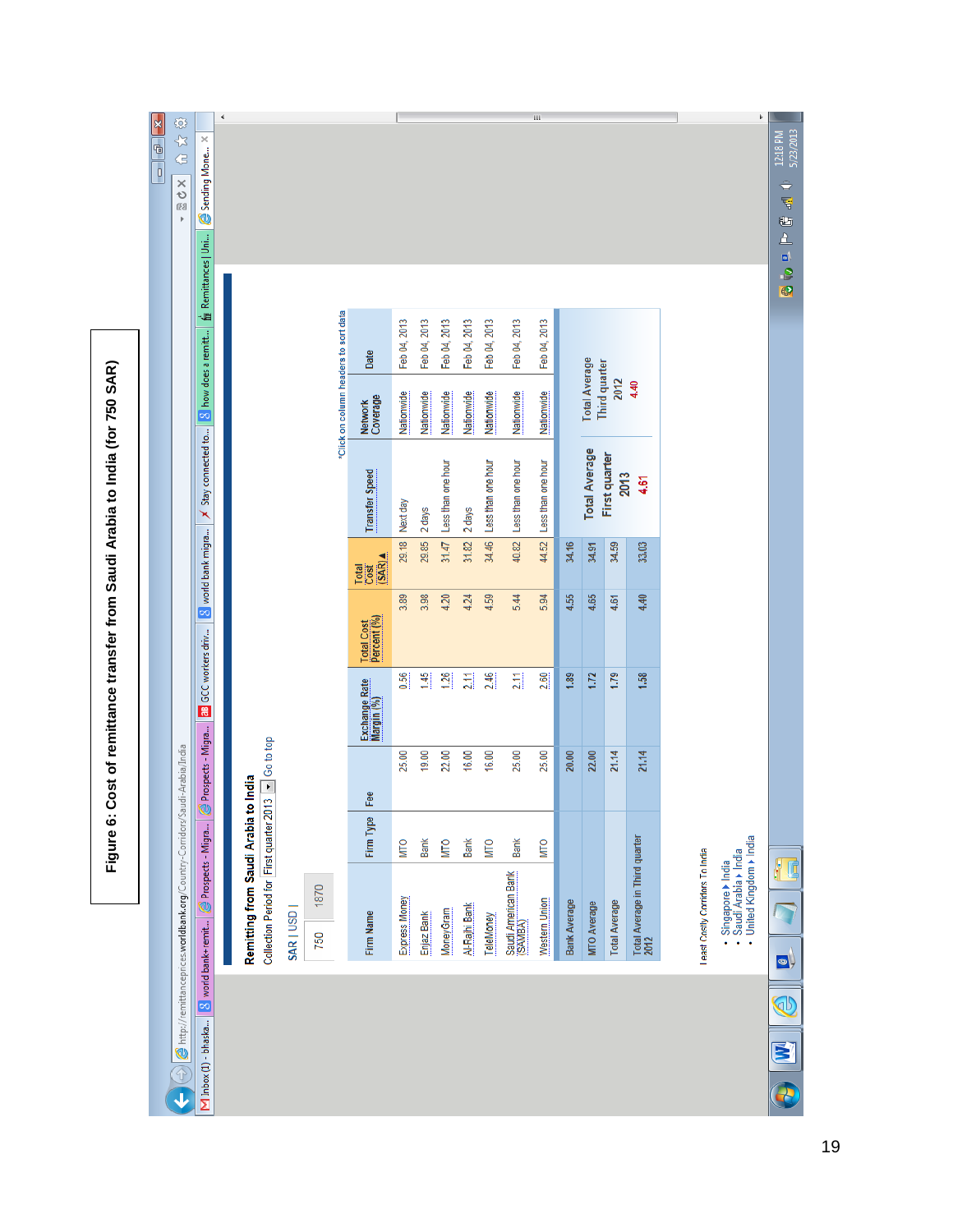|                                                                       | 83<br>含金<br>X<br>U<br>Œ<br>$\mathbf{p}$                                                                                       | $\times$<br>Sending Mone                                  | $\blacktriangleleft$                  |                                 |              |                    |                    |                    |                     |                  |                    |              |                    |                     | Ш            |                    |                    |                    |                    |              |                 |                     |                                       |                       | k                                      | 5/23/2013<br>12:13 PM<br>$\hat{=}$<br>写<br>Ù,<br>鱼<br>ø) |
|-----------------------------------------------------------------------|-------------------------------------------------------------------------------------------------------------------------------|-----------------------------------------------------------|---------------------------------------|---------------------------------|--------------|--------------------|--------------------|--------------------|---------------------|------------------|--------------------|--------------|--------------------|---------------------|--------------|--------------------|--------------------|--------------------|--------------------|--------------|-----------------|---------------------|---------------------------------------|-----------------------|----------------------------------------|----------------------------------------------------------|
|                                                                       |                                                                                                                               | Remittances   Uni<br>博<br>$\frac{1}{2}$ how does a remitt | *Click on column headers to sort data | Date                            | Feb 10, 2013 | Feb 10, 2013       | Feb 10, 2013       | Feb 10, 2013       | Feb 10, 2013        | Feb 10, 2013     | Feb 10, 2013       | Feb 10, 2013 | Feb 10, 2013       | Feb 10, 2013        | Feb 10, 2013 | Feb 10, 2013       | Feb 10, 2013       | Feb 10, 2013       | Feb 10, 2013       | Feb 10, 2013 | 2013<br>Feb 10, |                     |                                       |                       |                                        | e<br>G                                                   |
|                                                                       |                                                                                                                               |                                                           |                                       | Network<br>Coverage             | Nationwide   | Nationwide         | Nationwide         | Nationwide         | Nationwide          | Nationwide       | Nationwide         | Nationwide   | Nationwide         | Nationwide          | Nationwide   | Nationwide         | Nationwide         | Nationwide         | Nationwide         | Nationwide   | Nationwide      |                     | <b>Total Average</b><br>Third quarter | 2012                  | 5.02                                   |                                                          |
| Figure 7: Cost of remittance transfer from UAE to India (for 735 AED) |                                                                                                                               | $\times$ Stay connected to                                |                                       | <b>Transfer Speed</b>           | Same day     | Less than one hour | 3-5 days           | Less than one hour | 2 days              | 2 days           | Less than one hour | 3-5 days     | Less than one hour | Less than one hour  | 2 days       | Less than one hour | Less than one hour | Less than one hour | Less than one hour | Same day     | 2 days          |                     | <b>Total Average</b>                  | First quarter<br>2013 | 5.38                                   |                                                          |
|                                                                       |                                                                                                                               | 8 world bank migra                                        |                                       | Total<br>Cost<br>(AED) <b>A</b> | 17.49        | 21.46              | 22.47              | 22.47              | 22.97               | 23.47            | 23.47              | 24.97        | 24.97              | 26.47               | 26.98        | 32.49              | 32.49              | 32.49              | 32.49              | 117.49       | 167.49          | 100.82              | 26.40                                 | 39.54                 | 36.88                                  |                                                          |
|                                                                       |                                                                                                                               |                                                           |                                       | Total Cost<br>Percent (%)       | 2.38         | 2.92               | 3.06               | 3.06               | 3.12                | 3.19             | 3.19               | 3.40         | 3.40               | 3.60                | 3.67         | 4.42               | 4.42               | 4.42               | 4.42               | 15.98        | 22.79           | 13.72               | 3.59                                  | 5.38                  | 5.02                                   |                                                          |
|                                                                       |                                                                                                                               | <b>aB</b> GCC workers driv                                |                                       | Exchange Rate<br>Margin (%)     | 2.38         | 0.88               | 1.02               | 1.02               | 1.08                | 1.15             | 1.15               | 1.36         | 1.36               | 1.56                | 1.63         | 2.38               | 2.38               | 2.38               | 2.38               | 2.38         | 2.38            | 2.38                | 1.55                                  | 1.70                  | 1.34                                   |                                                          |
|                                                                       |                                                                                                                               | Prospects - Migra                                         |                                       | Fee                             | 0.00         | 15.00              | 15.00              | 15.00              | 15.00               | 15.00            | 15.00              | 15.00        | 15.00              | 15.00               | 15.00        | 15.00              | 15.00              | 15.00              | 15.00              | 100.00       | 150.00          | 83.33               | 15.00                                 | 27.06                 | 27.06                                  |                                                          |
|                                                                       |                                                                                                                               |                                                           |                                       | Firm Type                       | Bank         | <b>MTO</b>         | <b>MTO</b>         | MТО                | <b>NTO</b>          | <b>NIIO</b>      | <b>MTO</b>         | <b>MTO</b>   | <b>MTO</b>         | <b>NTO</b>          | <b>NIIO</b>  | <b>NTO</b>         | <b>MTO</b>         | <b>MTO</b>         | <b>MTO</b>         | Bank         | Bank            |                     |                                       |                       |                                        |                                                          |
|                                                                       |                                                                                                                               | <sup>2</sup> Prospects - Migra.                           | 1835<br>735                           | Firm Name                       | <b>HSBC</b>  | <b>MoneyGram</b>   | Al Fardan Exchange | Al Fardan Exchange | <b>UAE</b> Exchange | Wall St Exchange | E                  | $\Xi$        | Al Ansari          | <b>UAE</b> Exchange | Al Ansari    | Wall St Exchange   | Al Fardan Exchange | Western Union      | Lari               | HSBC         | HSBC            | <b>Bank Average</b> | <b>MTO Average</b>                    | <b>Total Average</b>  | Total Average in Third quarter<br>2012 | łC<br>$\bullet$                                          |
|                                                                       | All $\bigcirc$ http://remittanceprices.worldbank.org/Country-Corridors/United-Arab-Emirates/India/<br>$\overline{\textbf{J}}$ | M Inbox (1) - bhaska 8 world bank+remit                   |                                       |                                 |              |                    |                    |                    |                     |                  |                    |              |                    |                     |              |                    |                    |                    |                    |              |                 |                     |                                       |                       |                                        | E<br>E                                                   |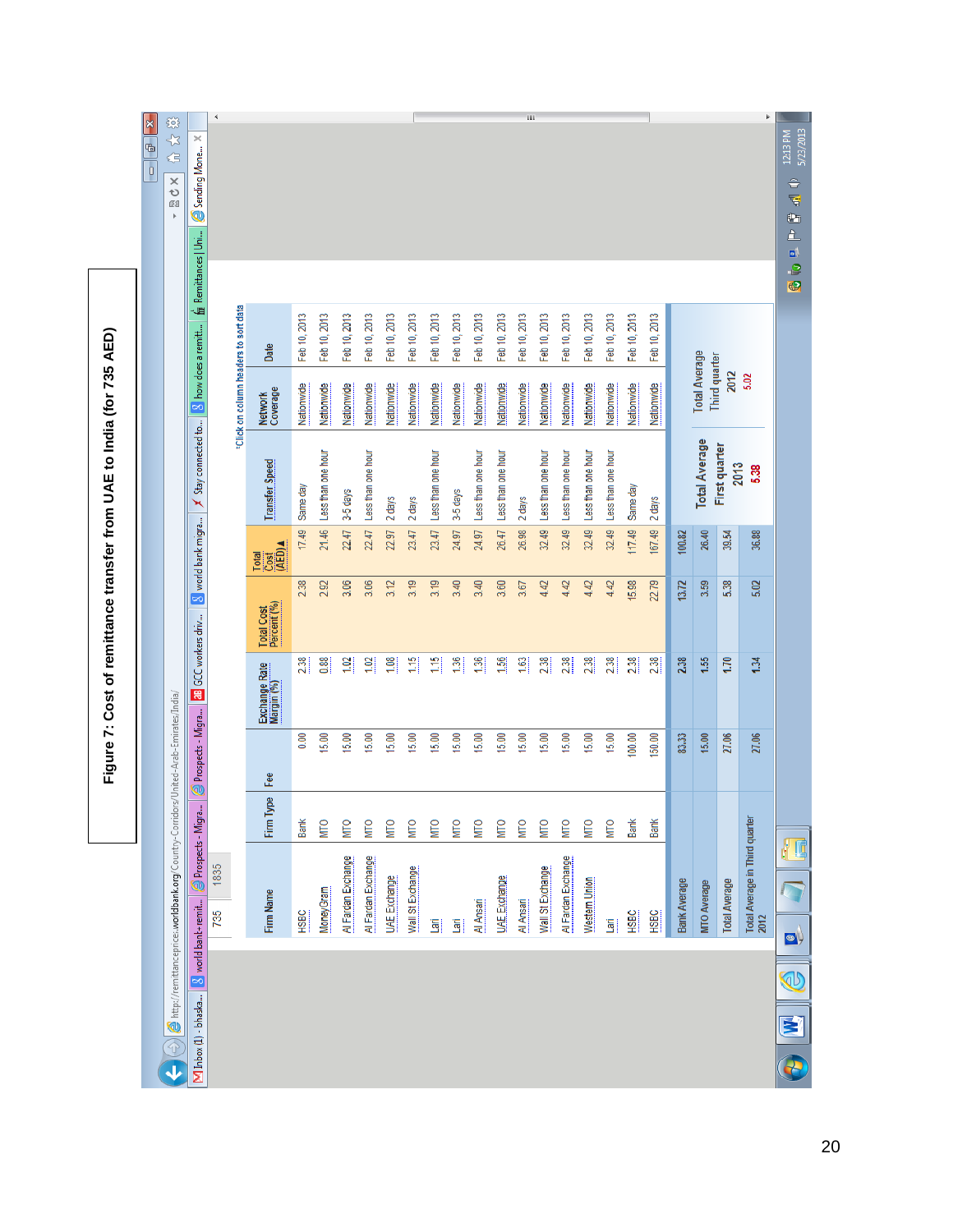#### **Conclusions**

- 28. The following observations can be deduced from the Figures 5-7:
	- a. The cost of transfer depends on various elements such as the amount transferred, exchange rate applied, institution facilitating the transfer and the upfront fee charged.
	- b. As indicated from the above figures, it is evident that the cost of remittance transfer is approximately 5% of the amount for UAE, Saudi Arabia and Qatar when remitted to India, which is relatively less compared to other corridors for India (for ex: from countries in the EU to India). This can be applied to remaining three countries in the GCC too. Relative to the low incomes that migrant workers receive, the costs are high.
	- c. In the case of the GCC nations, the cost is relatively cheaper when done through exchange houses than banks as they handle higher volumes of money transfer as compared to banks, and they also have better network and outreach to the expatriate workers. The factor that differentiates the transfer cost is the exchange rate applied for a transfer. Minutest differences in the rate applied reflect in the overall cost for the amount transferred.
	- d. For the same period (say March 2013 & May 2013) for which the data for the three GCC countries is collected, the percentage cost of transfer to India from certain other destinations are as follows - Australia (8.99%), Canada (10.01%), France (14.63%), Germany (11.86%), Italy (5.37%), Japan (20.16%), New Zealand (7.59%), Singapore (4.48%), United Kingdom (5.05%), and United States (3.92%). There is an obvious relation between the size of the Indian community and the cost of transfer.

#### **Recommendations:**

- a. MOIA may initiate steps to collaborate with RBI to collect remittance data at disaggregate level. As a pilot we may cover states known for sending emigrant workers overseas. This would in turn assist us in all our programs concerning migration & development.
- b. MOIA may organize a round table with the RBI, other Banks, IMF, Money Transfer Operators (MTOs), Exchange Houses (EHs), Academicians in Delhi. MOIA may ask RBI to partner in this effort. The effort would delineate the current scenario and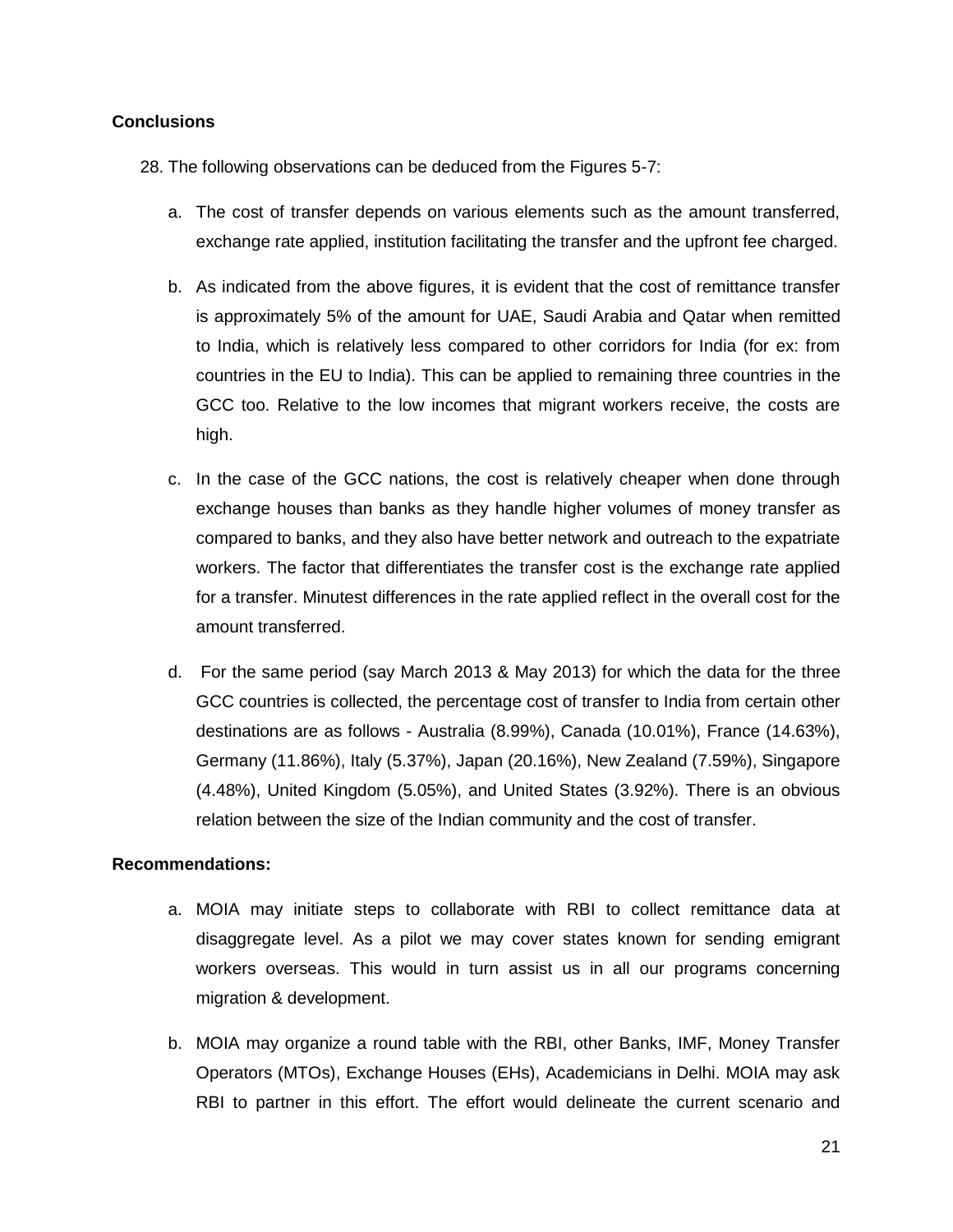debate the issue of the cost with a view to identifying and recommending clear cut measures for its reduction. This round table can aim at:

- i. Creating the India Working Group on Remittances (IWGR) that can lead the strategy on all issues concerning remittances received in India. We may propose ICM as the Secretariat for this initiative with funding from MOIA, RBI and other like-minded institutions in India and abroad.
- ii. Identify thematic areas that need academic collaboration among the MOIA, RBI, ICM and other bodies, which can be pursued post-the round table.
- c. Moreover, MOIA in collaboration with the RBI and a partner bank may design financial product/ $s^{31}$  to encourage saving of remittances and promote remittance independent development. Access to these products would further enhance financial inclusion & literacy.
- d. Explore the possibility of remittance transfer through mobile and other payment systems, and consult the RBI accordingly. Similarly, understand if there would be any reduction in the cost of transfer with improved retail payment system infrastructure in India.
- e. Understand and explore the possibility of applying the Inter Bank Rate, instead of Card Rate for smaller transactions to reduce the cost of transfer, which might as a result vary the overall cost by 0.25% to 1%.
- f. Identify different ways to make the price transparent and empower the migrant.
- g. On other fronts, the following suggestions may be considered with a view to generate awareness on ways of remittance transfer, prices, channels available at destination:
	- i. Design an Remittance Information System (with technical inputs from RBI & World Bank) or collaborate with the existing Remittance Price System of World Bank, if needed.

 $\overline{a}$ 

 $31$  The strategic nature of the Products in the Indian context was originally conceived and developed by Mr. G.Gurucharan to promote remittance independent development among the families that receive remittances. This idea was included in the Proposal submitted by the ICM to the World Bank.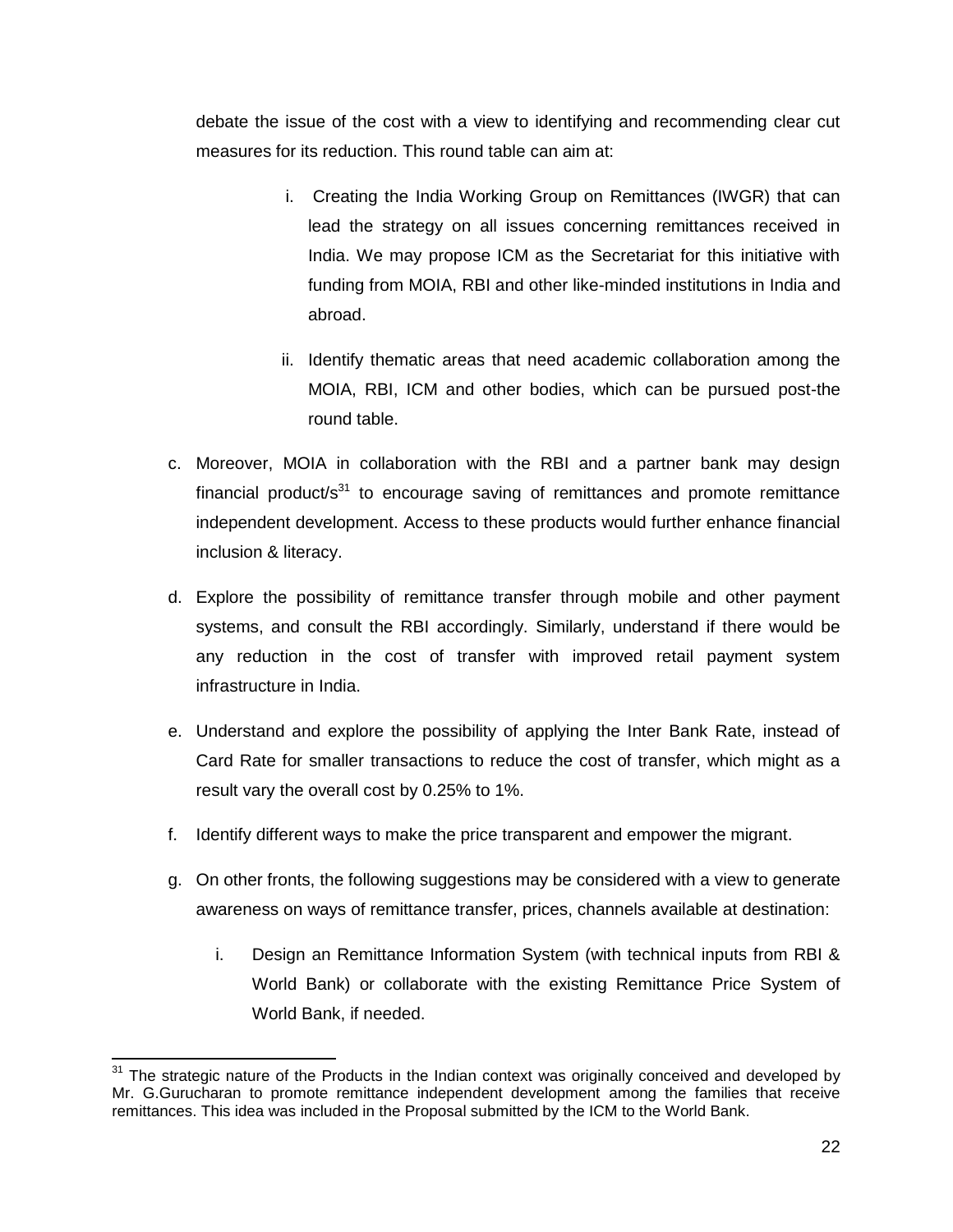- ii. Update Ministry"s Pre-departure Orientation & Training (PDOT) & its manuals with snapshots of information on remittance channels, ways, safeguards etc.
- iii. Sensitize the OWRC/MRC staff on issues concerning remittances. These will in turn assist the efforts in creating awareness.
- iv. Mandate ECR applicants to have a bank account in their name.

#### **References**

Naufel, George. 2010. "Remittances from GCC Countries: A Brief Outlook". Middle East Institute, Washington.

Guota, Poonam. 2005. "Macroeconomic Determinants of Remittances: Evidence from India". IMF Working Paper WP/05/224 (December).

Millis, Bryanna, Manuel Orozco & Zaki Raheem. 2008. Mining Remittance Data: Practical Considerations on Survey Design and Administration. USAID (September).

Ratha, Dilip & Jan Riedberg. 2005. "On Reducing Remittance Costs". Washington, DC: World Bank.

Ratha, Dilip & Sanket Mohapatra. 2010. "Impact of the Global Financial Crisis on Migration and Remittances". Economic Premise, World Bank (Feb 2010, No.2).

### **Briefs & Reports**

Migration and Development Brief 20 (19 April 2013). World Bank

Remittances from overseas Indians: modes of transfer; transaction cost and time taken (Monthly Bulletin, April 2010, pp 779-796). The Reserve Bank of India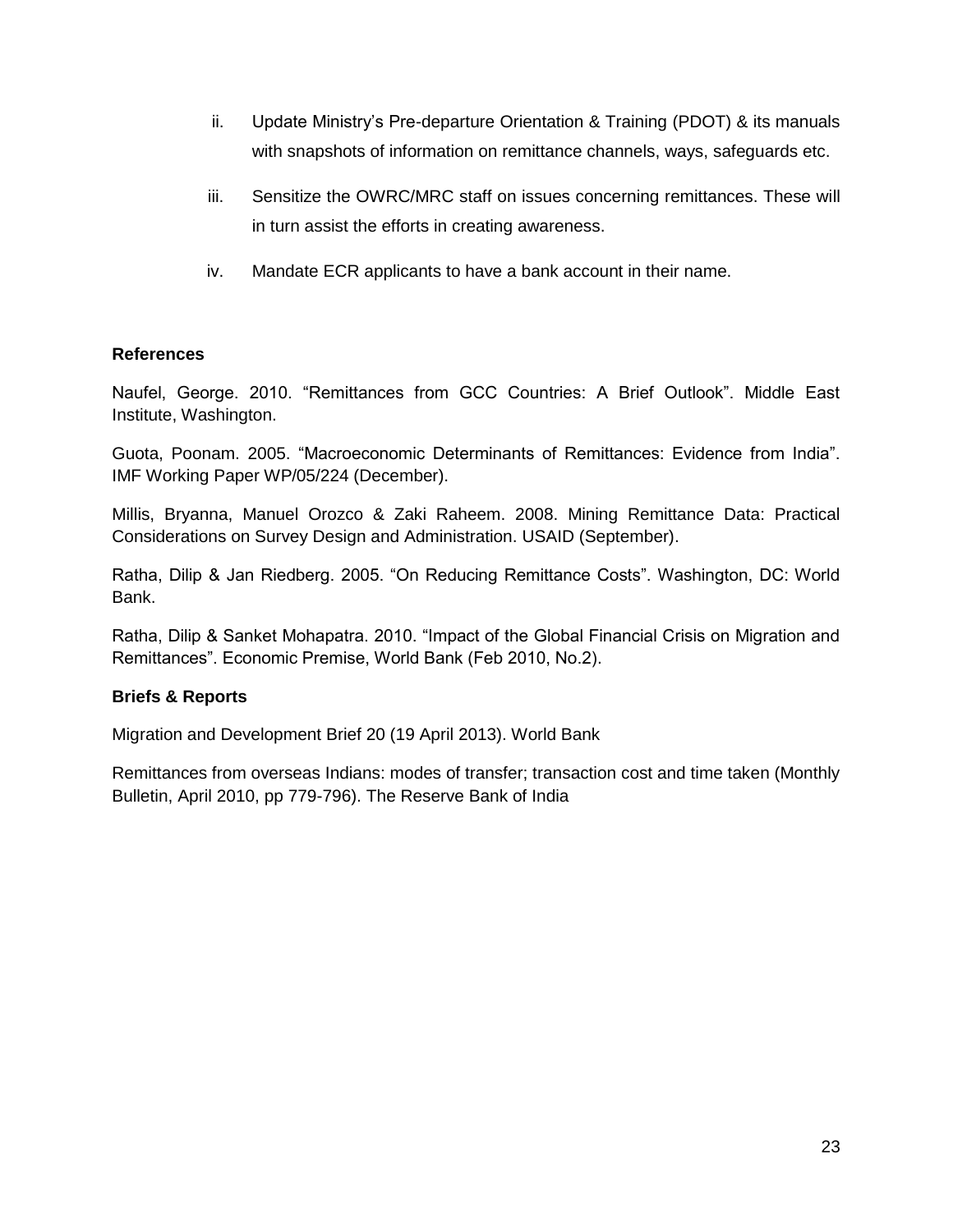#### **Annexure A**

**Annexure A: Authorized Dealers, Agents & Sub-agents under the MTSS (FEMA) -**

| <b>Type</b>           | <b>Presence</b> |                                         | <b>Total</b>            | <b>Branches/Sub</b><br><b>Agents Across</b> |
|-----------------------|-----------------|-----------------------------------------|-------------------------|---------------------------------------------|
|                       |                 |                                         |                         | India                                       |
| AD Category- I        |                 |                                         |                         |                                             |
| (Banks which          |                 |                                         |                         |                                             |
| can have RDA)         | All India       | Available on RBI Website <sup>32</sup>  | 97                      | <b>NA</b>                                   |
|                       |                 |                                         |                         |                                             |
| <b>AD Category-II</b> | Ahmedabad       |                                         | 5                       |                                             |
|                       |                 | <b>Green Channel Travel Services</b>    |                         | 23                                          |
|                       |                 | Vadilal Industries Ltd.                 |                         |                                             |
|                       |                 | Prime Co.Op Bank                        |                         |                                             |
|                       |                 | Rajkot Nagrik Sahakari Bank Ltd.        |                         |                                             |
|                       |                 | Dahod Mercantile Co Op Bank Ltd.        |                         |                                             |
|                       | Bangalore       |                                         | 4                       |                                             |
|                       |                 | M/s. Weizmann Forex Ltd.                |                         | 119                                         |
|                       |                 | M/s. UAE Exchange & Financial Services  |                         |                                             |
|                       |                 | Ltd.                                    |                         | 335                                         |
|                       |                 | M/s. Travel Tours Ltd.                  |                         | 6                                           |
|                       |                 | The Bhatkal Urban Co. Op Bank Ltd.      |                         | 9                                           |
|                       | Chennai         |                                         | $\mathbf{3}$            |                                             |
|                       |                 | India Cements Capital Ltd.              |                         | 19                                          |
|                       |                 | Prithvi Softech Ltd.                    |                         | 14                                          |
|                       |                 | VKC Credit and Forex Services (P) Ltd.  |                         | 59                                          |
|                       | Chandigarh      |                                         | $\mathbf{1}$            |                                             |
|                       |                 | M/s. Paul Merchants Ltd.                |                         | 112                                         |
|                       | Hyderabad       |                                         | $\overline{\mathbf{4}}$ |                                             |
|                       |                 | The Darussalam Cooperative Urban Bank   |                         |                                             |
|                       |                 | Ltd                                     |                         | $\,6$                                       |
|                       |                 | The A.P. Mahesh Co operative Urban Bank |                         |                                             |
|                       |                 | Ltd                                     |                         | 6                                           |

 <sup>32</sup> Ref. Master Circulars on FEMA, RBI website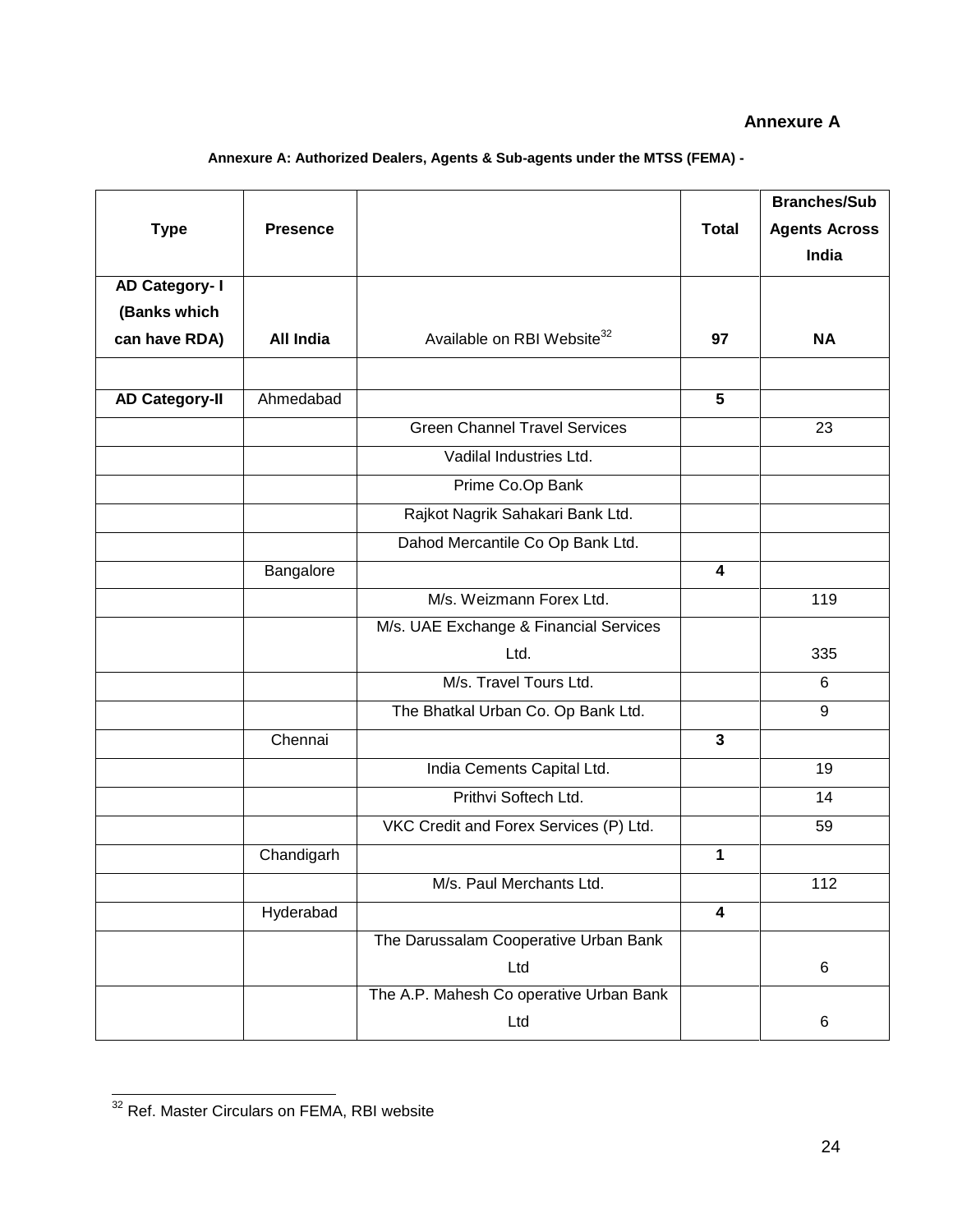|           | The Visakhapatnam Co operative Bank Ltd |              | 21              |
|-----------|-----------------------------------------|--------------|-----------------|
|           | Deccan Grameena Bank                    |              |                 |
| Kanpur    |                                         | 1            |                 |
|           | Prathama bank                           |              |                 |
| Kochi     |                                         | $\mathbf{3}$ |                 |
|           | Muthoot Fincorp Ltd.                    |              | 461             |
|           | Muthoot Exchange Co. (P) Ltd.           |              | 47              |
|           | Manappuram Finance Ltd.                 |              | 35              |
| Kolkota   |                                         | $\mathbf{2}$ |                 |
|           | Mercury Travels Ltd.                    |              | 16              |
|           | R.R.Sen & Bros. Ltd.                    |              | 14              |
| Mumbai    |                                         | 17           |                 |
|           | Thomas Cook (I) Ltd.                    |              | 153             |
|           | Wall Street Finance Ltd.                |              | 47              |
|           | Cox & Kinds (India) Ltd.                |              | 110             |
|           | CitizenCredit Co.Op Bank Pvt. Ltd.      |              | 12              |
|           | Ace Co. Op Bank Ltd.                    |              | 3               |
|           | New India Co.Op Bank Ltd.               |              | 6               |
|           | Thane Bharat Sahakari Bank Ltd.         |              | 11              |
|           | The Zorastrian Co. Op Bank Itd.         |              | 1               |
|           | NKGSB Co.Op Bank Ltd.                   |              | 41              |
|           | The Mahanagar Co.Op Bank Ltd.           |              | 1               |
|           | Centrumdirect Ltd.                      |              | 76              |
|           | Pheroze Framroze & Co. Pvt. Ltd.        |              | 31              |
|           | Sahebrao Deshmukh Co.Op Bank Ltd.       |              | $\overline{2}$  |
|           | The Greater Bombay Co.Op.Bank Ltd.      |              | 1               |
|           | Kesari Tours Pvt Ltd.                   |              | 14              |
|           | Shri Arihant Co.Op.Bank Ltd.            |              | 1               |
|           | Janata Sahakari Bank Ltd.               |              | 12 <sub>2</sub> |
| New Delhi |                                         | $\mathbf{3}$ |                 |
|           | American Express Banking Corporation    |              | 1               |
|           | Supreme Securities Ltd.                 |              | 19              |
|           | Department of Posts (Ministry of        |              |                 |
|           | Communications & IT)                    |              | 1000            |